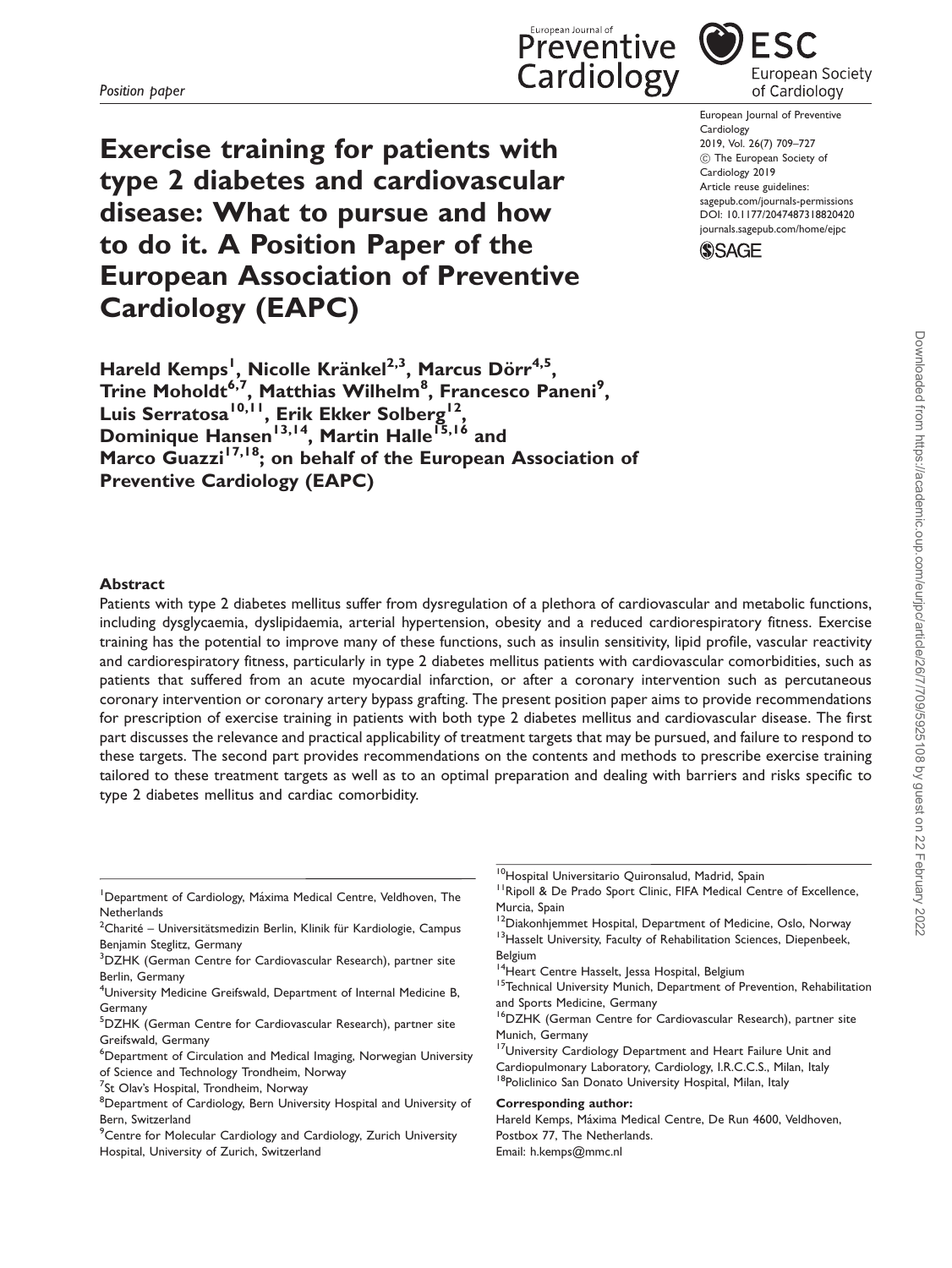#### Keywords

Type 2 diabetes mellitus, exercise training, cardiovascular disease

Received 4 July 2018; accepted 29 November 2018

## Introduction

The presence of type 2 diabetes mellitus (T2DM) doubles the risk of mortality, regardless of the presence or absence of cardiovascular disease  $(CVD)$ .<sup>1</sup> Exercise training improves a broad panel of cardiovascular and metabolic outcomes, including insulin sensitivity, lipid profile, vascular reactivity and cardiorespiratory fitness (CRF), thereby especially benefitting patients with  $T2DM^{2,3}$  In patients with T2DM without cardiovascular comorbidities, exercise training can be performed non-supervised on an individual basis. Patients with T2DM who have suffered an acute myocardial infarction, or after a coronary intervention such as percutaneous coronary intervention or coronary artery bypass grafting, should be referred to a cardiac rehabilitation programme, where exercise training can be started under supervision.

In daily practice, however, the large majority of T2DM patients, including those with coronary artery disease (CAD), are not engaged in regular exercise training.<sup>4</sup> Although multiple internal and external physical activity barriers have been identified, a lack of motivational support is considered an important determinant of loss of motivation even after initial participation in an exercise training programme. $5$  In patients that are engaged in regular exercise training, training adaptations are individually determined. In fact, exercise training can improve distinct target parameters (such as glucose control, blood pressure, lipid status or body composition) to a different extent in each patient.<sup>6</sup> Therefore type and intensity of exercise training needs to be adjusted to the patient's characteristics individually to achieve the optimal effect. In addition, in patients with cardiac comorbidities, treatment goals should be tailored to both diseases and associated cardiac barriers and risks typical for T2DM patients should be taken into account by prescribers of exercise interventions.

The aim of this paper is to provide recommendations for prescription of exercise training in patients with both T2DM and CVD. The first part discusses the relevance and practical applicability of treatment targets that may be pursued, and failure to respond to these targets. The second part provides recommendations on the contents and methods to prescribe exercise training tailored to these treatment targets as well as to an optimal preparation and dealing with barriers and risks specific to T2DM and cardiac comorbidity.

# Exercise training for patients with T2DM and cardiovascular disease: What to pursue?

Patients with T2DM suffer from dysregulation of a number of cardiovascular and metabolic functions, including dysglycaemia, dyslipidaemia, arterial hypertension, obesity and often a reduced CRF. These functions are inter-related and strongly affected by the patient's lifestyle as well as by their genetic and epigenetic background. Adipose tissue lipid storage capacity is challenged by an inactive lifestyle, characterized by a chronic excess of calorie intake versus energy expenditure through physical activity. As a result, plasma free fatty acid levels increase and lead to a number of cellular stress responses including peripheral insulin insensitivity, increased inflammatory activation of various tissues and dysfunction of vasculature and skeletal muscle metabolism.3,7 Regular exercise training can target many of these factors, yet not all of the mentioned parameters are improved by all exercise protocols in every patient.<sup>8</sup> In addition, not all perceived target parameters might have merit in patients with T2DM. In particular, the value of fat mass loss as a target parameter of exercise training in patients with T2DM has been challenged, $9$  while metabolic and functional parameters might have a higher relevance. Some target variables, although not immediately involved in the improvement of cardiovascular risk, can have a high motivational value, thereby potentially improving long-term adherence, a major factor for therapy success of exercise training. Weight loss is a classical parameter patients are interested in, yet can lead to discontinuation of the exercise training programme if it is not achieved.

#### Exercise training targets

This section outlines the different targets that may be pursued by exercise training in T2DM patients according to recent evidence (Table  $1^{10-54}$ ) and discusses reasons for non-response.

Physical activity and CRF. CRF, commonly measured by peak oxygen uptake  $(VO_2$ peak) or calculated based on peak workload during cycle ergometry or treadmill speed and elevation, is a strong and independent morbidity and mortality predictor in diabetic patients as well as across the general population. $27,55-57$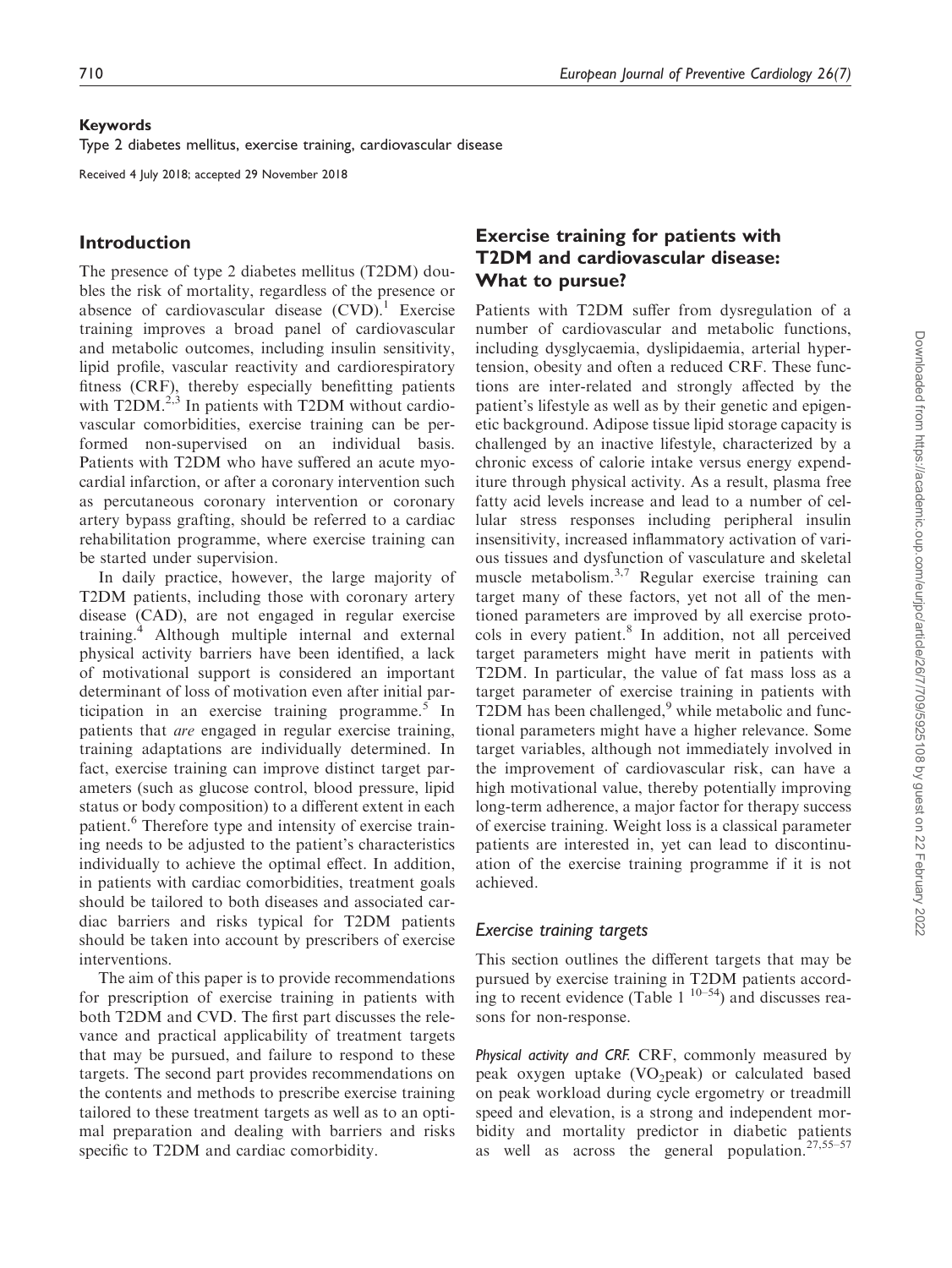|            | Parameter                    | Relevance as a target for ET<br>in T2DM patients with<br>cardiac comorbidity                                                                         | Effective exercise strategy to<br>address this parameter                                                                                                | References            |
|------------|------------------------------|------------------------------------------------------------------------------------------------------------------------------------------------------|---------------------------------------------------------------------------------------------------------------------------------------------------------|-----------------------|
| Metabolic  | Glycaemic control            | Major target parameter                                                                                                                               | Combined AET/<br>RT > AET > RT                                                                                                                          | $10 - 19$             |
|            | Dyslipidaemia                | Relevant target parameter, ET<br>may serve as an adjunct to<br>medication                                                                            | AET (insufficient data for RT)                                                                                                                          | 10, 12, 18, 20, 21    |
|            | Inflammation                 | Relevant target parameter,<br>monitoring not feasible                                                                                                | Combined AET/RT > AET or<br>RT alone                                                                                                                    | $10, 22 - 26$         |
| Functional | Cardiorespiratory<br>fitness | Major target parameter<br>Motivational role                                                                                                          | Combined AET/<br>RT > AET > RT<br>High-intensity > moderate-<br>intensity AET                                                                           | 13, 27, 28            |
|            | Vascular function            | Major target parameter, difficult<br>to use for monitoring                                                                                           | AET                                                                                                                                                     | $16, 29 - 38$         |
|            | Muscle strength              | Potentially relevant target par-<br>ameter (insufficient data)<br>Motivational role                                                                  | Combined AET/RT                                                                                                                                         | 39, 40                |
|            | Blood pressure               | Relevant target parameter, ET<br>may serve as an adjunct to<br>medication. Not an inde-<br>pendent target parameter<br>(associated with BMI changes) | <b>AET</b><br>No or only small effects of RT                                                                                                            | $11, 12, 41-44$       |
|            | Autonomic<br>regulation      | Potentially relevant target par-<br>ameter (insufficient data)                                                                                       | AET                                                                                                                                                     | 45-47                 |
| Structural | Body weight                  | Relevant target parameter only<br>in severely obese patients and<br>when other reasons recom-<br>mend weight loss<br>Motivational role               | Longer protocols > shorter<br>protocols; combination<br>with diet and good super-<br>vision/counselling                                                 | 10, 41, 48, 49, 50    |
|            | Body composition             | Potentially better target param-<br>eter than body weight, but<br>insufficient data                                                                  | High-intensity > moderate-<br>intensity AET<br>Longer protocols > shorter<br>protocols<br>Combination with diet and<br>good supervision/<br>counselling | 12, 20, 41, 43, 49–54 |

Table 1. Target parameters of exercise training in patients with type 2 diabetes mellitus.

ET; exercise training: T2DM: type 2 diabetes mellitus; AET: aerobic exercise training; RT: resistance training

Also, improvement in physical fitness was shown to be associated with reductions in all-cause and CVD mortality to a similar extent in diabetic patients as in men without CVD.<sup>48,58</sup> In addition, increasing physical activity, subsequently leading to improvements in CRF, is also associated with improvements of cardiovascular mortality in CAD patients, revealing that 10 metabolic equivalent tasks per hour per week (MET\*h/ week) equivalent to 2 h of brisk walking per week may significantly reduce cardiovascular morbidity and mortality.<sup>59</sup> Moreover, changes in CRF are associated with improvements in other modifiable cardiovascular risk factors independently of weight loss in subjects with

T2DM, such as HbA1c, the coronary heart disease risk score and high-density lipoprotein cholesterol  $(HDL-C)$ .<sup>10</sup> Similar to healthy subjects, aerobic exercise training (AET) programmes with intensities ranging from 50% to 75% of maximal exercise capacity improve  $VO<sub>2</sub>peak$  by approximately 12% in patients with T2DM. $8,60-63$  Resistance training also has documented effects on  $VO<sub>2</sub>peak$  albeit to a significantly lower extent than  $AET$ <sup>11–14</sup> Assessment of exercise capacity may not only serve as a basis for exercise prescription and monitoring the response to exercise training regimens,<sup>64</sup> but may also improve motivation and adherence.<sup>65</sup>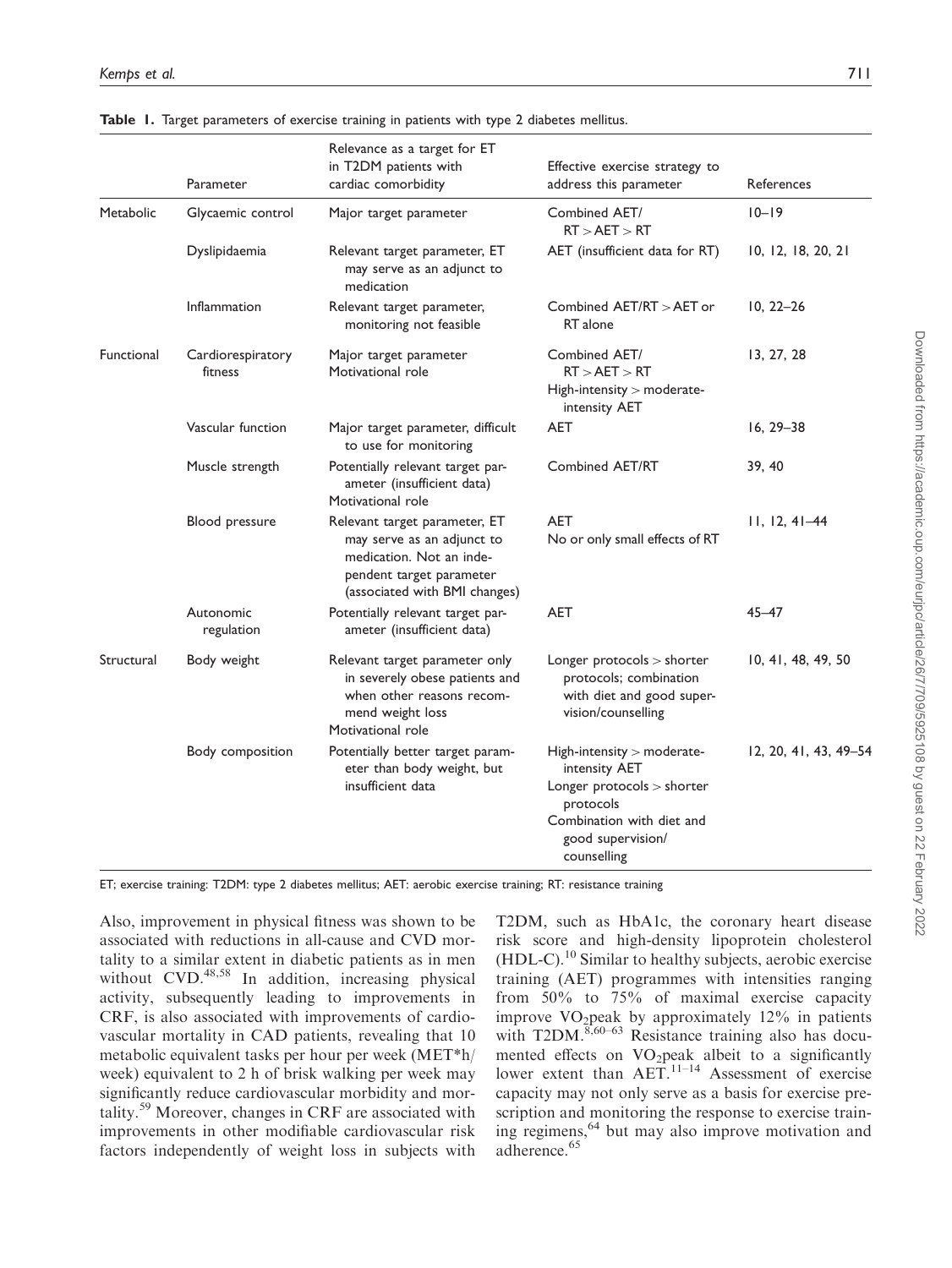Intensity of exercise is an essential determinant in the treatment of patients with T2DM. Although improvements of glucose metabolism are observed during moderate intensity endurance exercise, more pronounced effects are seen during more vigorous exercise. Particularly interval exercise, alternating moderate and vigorous walking, may have the most beneficial effects and can be successfully performed even in obese diabetics.<sup>51</sup> However, this exercise may be limited during the early phases of the exercise programme, but may be added after moderate intensity exercise has been successfully initiated. However, submaximal exercise intensity as in high intensity interval training may even acutely increase glucose levels when performed at anaerobic intensities. Therefore, steadily increasing exercise intensity over a period of several weeks is essential in these patients. For this patients have to be stable from a cardio-circulatory viewpoint and ischaemia excluded.

Recommendation. Increasing CRF should be an important goal of exercise training programmes in T2DM with cardiac comorbidities given its strong relation with prognosis and other cardiovascular risk factors. Optimal exercise intensity to improve CRF and improve glycaemic control is essential. Assessment of CRF is therefore recommended for risk stratification, exercise prescription and effect monitoring, preferably by cardiopulmonary exercise testing.

Glycaemic control. The development of T2DM is mainly due to the resistance of several tissues, such as skeletal muscle, liver and adipose tissue, to the action of insulin, resulting in a limitation to import glucose. The restoration of proper glucose handling is therefore paramount in patients with T2DM. Regular physical activity has demonstrated consistent beneficial effects on glycaemic control, with the highest gain in patients with higher HbA1c values.<sup>12,14–16</sup> However, physical activity advice alone does not affect glycaemic control in T2DM patients.<sup>66</sup>

AET and, to a lower extent, also resistance training, effectively improve glucose control.<sup>11,14</sup> Yet combined AET/resistance training appears to be even more efficient, potentially due to the effects of resistance training on muscle mass and function in combination with the oxidative action of AET.13,49,67,68

Recommendation. Given its central role for treatment of patients with T2DM, glycaemic control should be considered a key target parameters of exercise training in these patients.

Cardiovascular risk. Despite improvements in the cardiovascular risk profile after AET, studies on its effect on cardiovascular morbidity and mortality in T2DM patients are scarce. The largest trial evaluating effects of an intensive lifestyle intervention in diabetes mellitus patients focused on weight loss achieved through healthy eating and increased physical activity, the Look AHEAD trial, revealed a clear benefit for microvascular events such as subsequent development of diabetic nephropathy,<sup>69</sup> but failed to show a significant reduction in macrovascular events after a median follow-up of 9.6 years.<sup>52</sup> However, several characteristics of the trial design, especially the reduction of counselling and motivation after four years within the trial and fewer medications in the lifestyle group (particularly statins) were associated with a decline of the initial benefits and therefore preclude any clear conclusion from this trial as to the role of exercise training alone on cardiovascular morbidity and mortality.

Recommendation. To date, data neither support nor refute a reduction of cardiovascular morbidity or mortality as a central target parameter for exercise training in T2DM patients. However, there is evidence that microvascular complications may be reduced by lifestyle intervention.

Vascular function. Endothelial dysfunction is a precursor of atherosclerosis and holds prognostic relevance for cardiovascular morbidity and mortality.<sup>70,71</sup> Consequently, therapy-related improvement of endothelial dysfunction is associated with a reduction in cardiovascular events.29,30 Interestingly, exercise-related improvement of endothelial function in T2DM seems to be independent of glycaemic control and insulin resistance.<sup>61</sup> Instead, pro-survival pathways, activated by shear stress, and acting via nitric oxide synthesis as well as via the upregulation of antioxidant defence enzymes, are considered to mediate exercise-induced improvement of vascular function.<sup>72,73</sup> The lowering of humoral stressors, such as angiotensin II, and increase in myocyte-derived growth and anti-inflammatory factors – myokines – probably contribute.<sup>73,74</sup> Several exercise training protocols have been reported to improve flow-mediated dilatation (FMD), a measure of peripheral endothelial function, in T2DM patients.<sup>16,31,62</sup> Also, studies in cardiovascular patients showed that exercise training induces an improvement in symptoms of erectile dysfunction, which is caused among others by endothelial dysfunction and is an important symptom in T2DM patients.<sup>75–77</sup> Although these studies indicate that improving FMD should be an important target of exercise training programmes in T2DM patients, and in particular in those with established cardiovascular disease, methodological and technical limitations still hamper routine use of FMD assessment in clinical practice.<sup>78</sup> Alternatively, arterial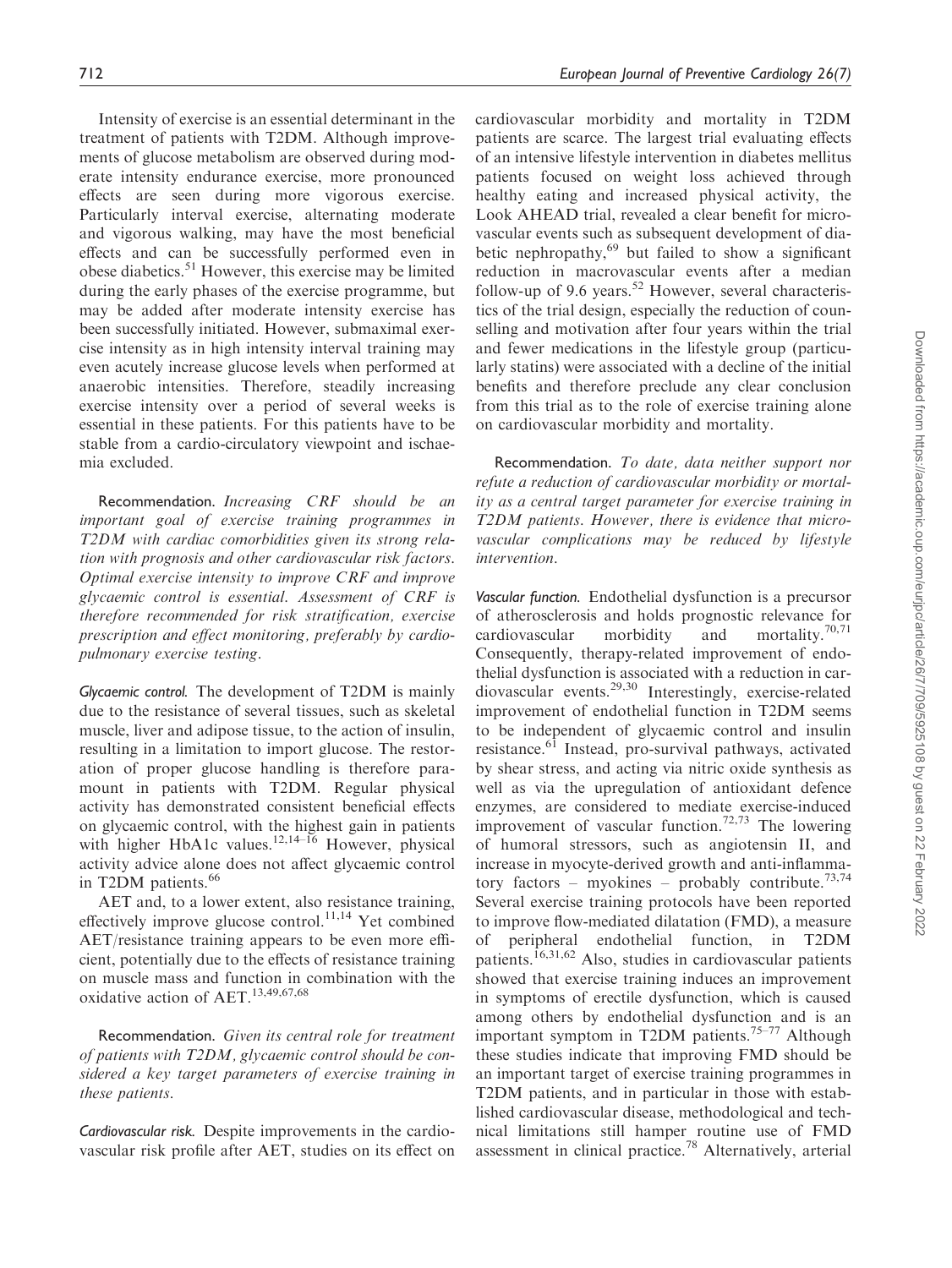stiffness may be used as an indicator of vascular function as it is easier to measure, has prognostic value in T2DM and can be modified with exercise.<sup>79,80</sup>

Recommendation. Improving vascular function is an important aim of exercise training programmes in patients with T2DM and cardiac comorbidity as it is associated with a decline in cardiovascular events and symptoms (e.g. erectile dysfunction) independent from improvements in glycaemic control. However, due to methodological limitations, routine monitoring of peripheral endothelial function cannot be recommended.

Inflammation. Inflammation is intrinsically implicated in the development of metabolic disturbances and an adverse cardiovascular risk profile in T2DM.<sup>81,82</sup> Exercise training in T2DM patients was shown to lower adipocyte stress and circulating metabolite levels, as well as release of anti-inflammatory myokines from the active skeletal muscle.<sup>74,83,84</sup> Also from a clinical point of view, studies in T2DM patients repeatedly demonstrated that beneficial effects of exercise training are associated with a decline in diabetes-related low-grade chronic inflammation, indicating that lowering of the systemic inflammatory load is a relevant target of exercise training in these subjects.<sup>10,22–26</sup> While it is often not feasible to monitor markers of inflammation on a routine basis, they might be useful to monitor the overall cardiovascular risk in T2DM patients and should be included in exercise-related research.

Recommendation. Although reduction of inflammation is a relevant target of exercise training in T2DM patients, monitoring of the inflammatory load is not feasible routinely and therefore not recommended in clinical practice.

Dyslipidaemia. Regular physical activity has been shown to reduce levels of triglycerides and low-density lipoprotein cholesterol (LDL-C) and to elevate HDL-C in patients with T2DM to a small extent, $85$  acting via increased mitochondrial oxidation efficiency, contraction-induced mechanisms or adrenal stimulation that differentially affect non-esterified fatty acid levels, and increased expression of lipase and fatty acid transporters, as well as mitochondrial biogenesis.<sup>86,87</sup> While AET improves lipid status, insufficient studies make it difficult to draw conclusions on the effect of resistance training on blood lipids.11,12,41,42,88 Importantly, patients with T2DM and documented cardiovascular disease have a high risk for recurrent cardiovascular events. Recommended target values for LDL-C are very strict  $\left($  < 1.8 mmol/l or a reduction of at least 50%).<sup>89</sup> In most T2DM patients, exercise training alone does not have the potential to reach these target values.<sup>55</sup> On the other hand, the influence of statins on exercise training adaptations is not well established.<sup>90</sup> Whereas in obese subjects statins were shown to attenuate CRF and skeletal and muscle mitochondrial content,  $90,91$  a study in T2DM patients demonstrated no change in mitochondrial function after exercise training in subjects treated with statins.<sup>92</sup>

Recommendation. Improvement of dyslipidaemia is a relevant treatment goal in T2DM patients with cardiac disease. However, exercise training can support but not replace lipid-lowering medication for achieving target values indicated by current guidelines. $93$  Further research is needed to elucidate the influence of statins on exercise training adaptations.

Muscle strength. Many chronic diseases, including T2DM, have been shown to accelerate the ageingrelated decrease of muscle mass and strength.<sup>39</sup> Consistently, measures of muscle strength have been found to be inversely associated with all-cause and CVD mortality in coronary heart disease.<sup>94-96</sup> In T2DM, reduced muscle strength and mass are strongly related to an impaired glycaemic control and adverse prognosis.<sup>39</sup> The downregulation of catabolic mechanisms and upregulation of  $PGC-1\alpha$  signalling by exercise training might explain the increased muscle strength and mass, but also glucose handling and – potentially – humoral changes via improved mitochondrial oxidation.97,98 Combination of endurance and resistance training as well as higher exercise intensity impact upon the balance between  $AMPK/PCG-1\alpha$  and mTOR activation, as well as the splicing of  $PCG-1\alpha$ , thus increasing muscle anabolism. $98-100$  However, more studies are needed in T2DM patients to establish longterm effects of resistance training on muscular fitness and its relation to the risk of recurring cardiovascular events.

Recommendation. Muscle strength is a prognostic indicator and appears to be a relevant target parameter for exercise training in T2DM patients with cardiac comorbidity. However, long-term effects of resistance training on muscular fitness and its prognostic implications in T2DM patients remain to be determined.

Body weight. There is strong scientific evidence for recommending weight reduction in overweight and obese people as part of primary and secondary cardiovascular as well as diabetes prevention strategies.<sup>101-103</sup> A higher body mass index (BMI) is associated with an increased risk of diabetes, CVD and all-cause mortality<sup>104,105</sup> and intentional weight loss, accomplished through lifestyle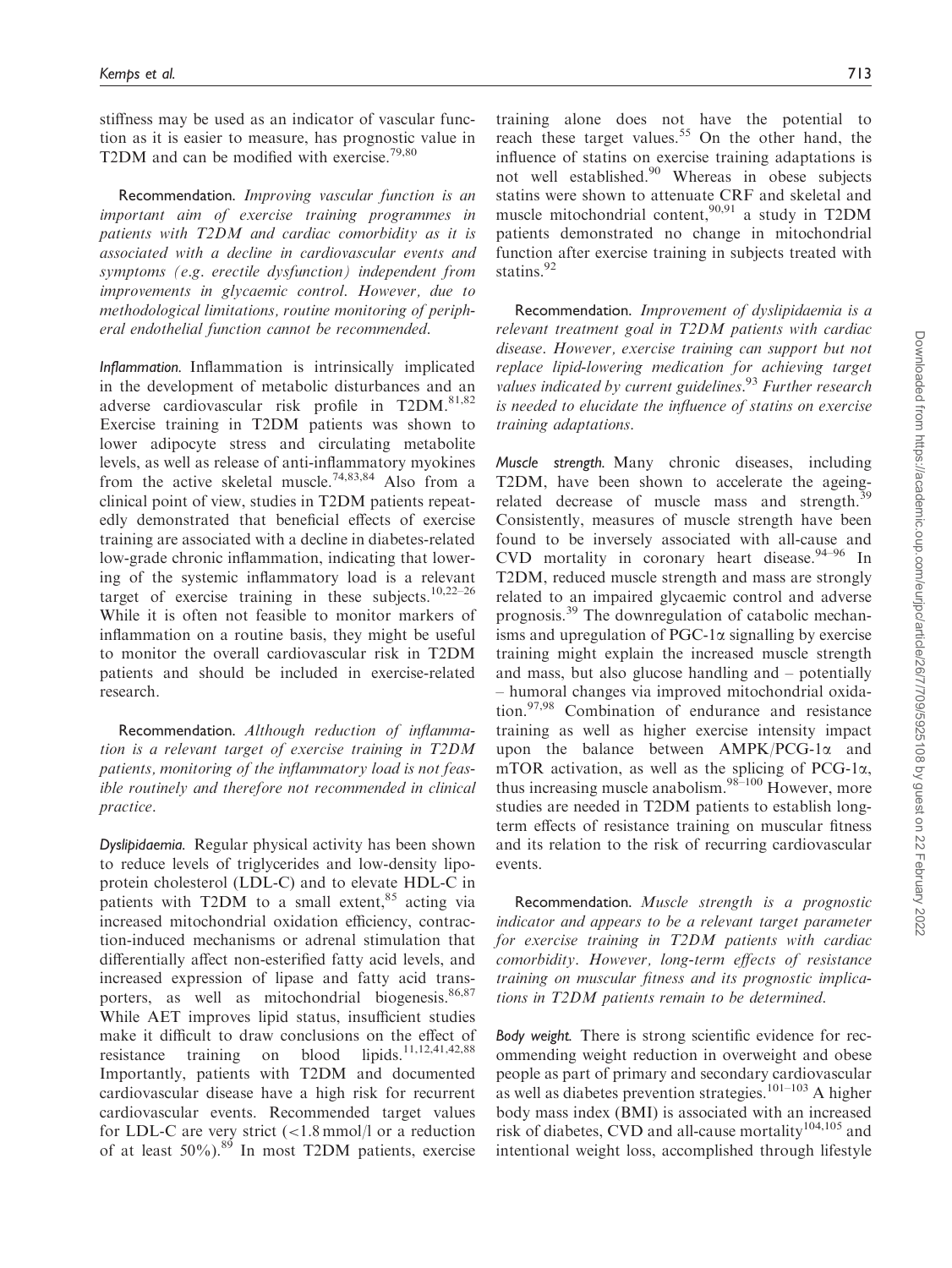change including exercise training, can improve CVD risk factors.<sup>106–108</sup> However,<sup>106–108</sup> this is not true for all kinds of diseases, as described by the 'obesity paradox'. Better outcomes have been observed in overweight and mildly obese subjects with CVD than in normal or underweight individuals.<sup>109</sup> In subjects with T2DM, U- or J-shaped associations,<sup>110–112</sup> inverse associations<sup>113</sup> or no associations<sup>114</sup> between BMI and mortality have been described. Moreover, both intentional and unintentional weight loss in overweight T2DM subjects and CVD were not associated with a reduction in all-cause and cardiovascular mortality. $9,115$ Interpretation is further impeded by the observation that exercise training improves CVD risk factors independently of weight  $loss^{10}$  and increased physical activity is linked to reduction of mortality independently of BMI in both subjects with  $T2DM^{48}$  and subjects with CVD.116–118 Furthermore, larger trials evaluated weight loss interventions consisting of a combination of exercise training and dietary interventions, making it difficult to draw conclusions on the effect of exercise training alone.<sup>50,119</sup>

Recommendation. Although a higher BMI is associated with worse prognosis, weight loss is not necessarily a relevant target parameter of exercise training in all T2DM patients with CVD. Moreover, increasing exercise and physical fitness might serve as a better pathophysiological as well as motivational parameter than weight loss.

Body composition. In recent years, the value of body weight as a CVD predictor or therapeutic target parameter has been challenged since it is not a direct indicator of total body fat.<sup>120,121</sup> Indeed, body weight should be regarded as a composite 'end-score' of fat mass, muscle mass and bone mass, each with distinct impact on health and prognosis. In fact, in patients with T2DM, measures of visceral and subcutaneous abdominal fat have shown stronger associations with CVD risk than has BMI.<sup>122–124</sup> Additionally, recent data suggest that reduced muscle size mediates the elevated mortality risk in normal weight compared with overweight subjects with  $T2DM.<sup>124</sup>$  Exercise training might improve parameters relating to muscle mass and the muscle-to-fat ratio. In particular, preliminary studies suggest that high-intensity and long-duration exercise training programmes, or more comprehensive strategies including dietary advice, can positively affect body composition in subjects with T2DM, while studies focusing on short-term AET programmes (average 18 weeks) failed to demonstrate significant changes.20,41,43,49,50,53,125 In addition, improvements in body composition increase when exercise training is combined with counselling strategies aimed at increasing self-efficacy and adherence.<sup>50,52,54</sup> Although resistance training is expected to induce an increase in muscle mass, insufficient data preclude conclusions on the effect of resistance training on body composition.12,42

Recommendation. To date, not enough data are available to support or refute the choice of body composition as a central target parameter for exercise training in T2DM patients.

Blood pressure. Elevated blood pressure (BP) is a wellestablished prognostic marker for long-term cardiovascular events and outcome in T2DM patients with and without established CVD.<sup>126</sup> In fact T2DM patients have a three- to six-fold higher risk to develop hypertension as compared with non-diabetes mellitus subjects.<sup>127</sup> Moreover, in T2DM patients, masked hypertension is not infrequent and monitoring 24 h ambulatory BP may be a useful approach.<sup>128</sup> Reductions of BP were achieved by some exercise training protocols, mostly AET programmes, 11,12,41,42,52,56 but were accompanied by significant changes of the mean BMI, making the interpretation of BMI-independent effects difficult. In contrast, a trial in 140 T2DM patients did not find any changes in BP after six months of supervised combined AET/resistance training, while fitness and body composition were improved significantly.<sup>43</sup> Meta-analyses demonstrated no or only small effects of resistance training on systolic  $BP$ .<sup>12,42</sup>

Recommendation. Optimal BP control is a general treatment goal in T2DM. It is likely that an optimally adjusted long-term exercise programme will also have positive impact on BP control, mainly driven by a reduction of BMI. To achieve an optimal effect, though, exercise will mostly have to be combined with pharmacological treatment. Further research needs to determine which mode, intensity and duration of exercise training is most likely related to improved BP values in T2DM.

Autonomic regulation. A major complication observed in T2DM patients is cardiovascular autonomic neuropathy (CAN), a severe clinical problem accounting for resting tachycardia, orthostatic hypotension, decreased heart rate variability, cardiorespiratory instability, silent myocardial infarction and, importantly, increased mortality risk.<sup>129,130</sup> The earliest manifestations of autonomic neuropathy in T2DM patients tend to be associated with parasympathetic denervation. By contrast, the sympathetic system is affected only at an advanced stage of the disease.<sup>131</sup> As a result, a common sign suggestive of CAN is the early augmentation of the sympathetic tone, which may clinically manifest with an elevation of resting heart rate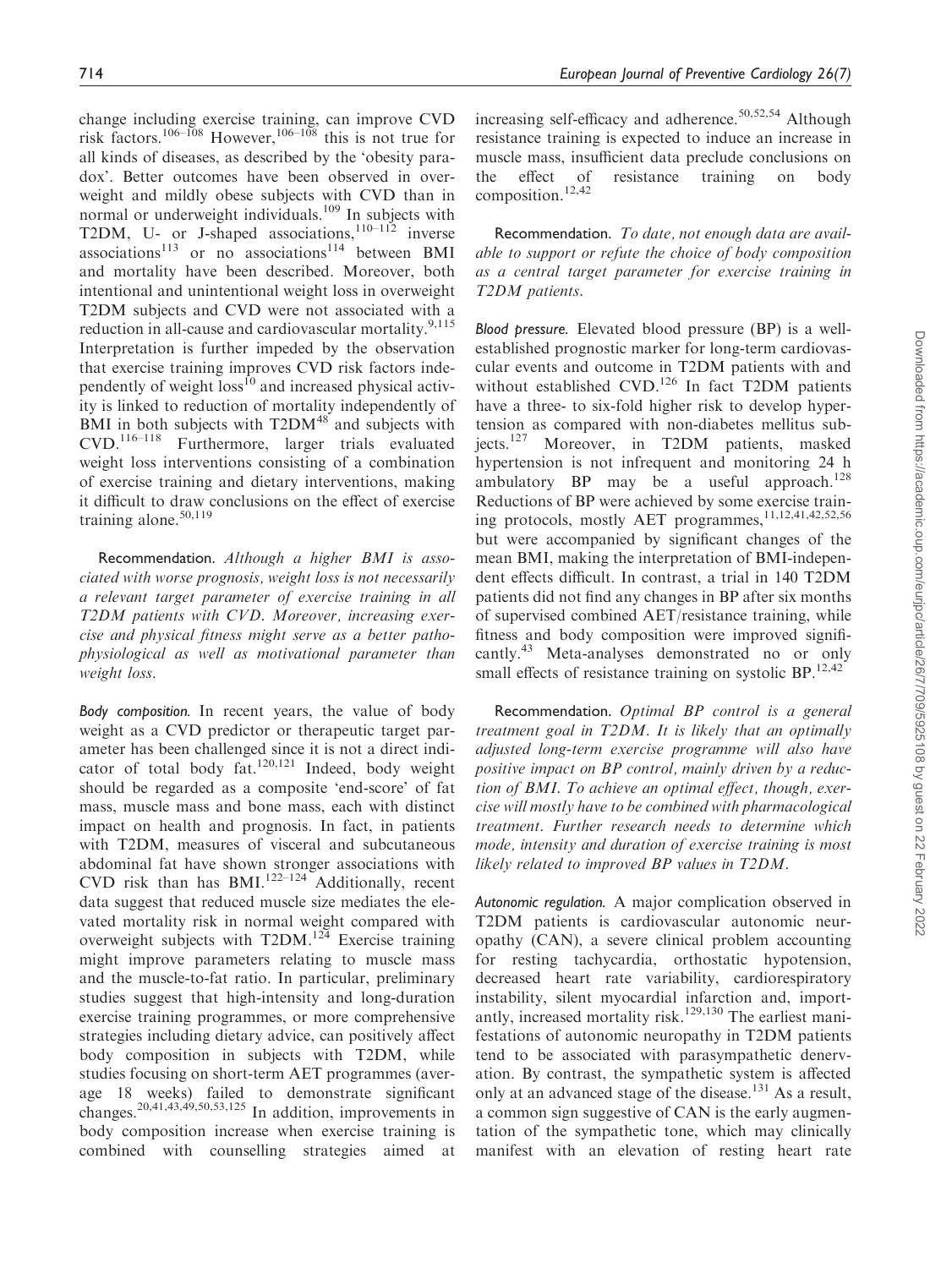(HR; 90–100 beats/min), with increments up to 130 beats/min. When the disease starts to affect the sympathetic fibres – a combined parasympathetic and sympathetic damage – resting HR decreases to near-normal levels.<sup>113</sup> An important factor related to CAN affecting exercise tolerance is the reduction of maximal HR and BP response. In T2DM patients, lower heart rate variability (HRV) is an early consequence of CAN, which critically affects cardiac adaptation to exercise.<sup>132,133</sup> In addition, CAN affects heart rate recovery, which has been shown to be a risk factor for incident  $T2DM^{134}$ and predictive for reduced long-term survival, both in patients with and patients without T2DM.<sup>135</sup> Whereas exercise training has been shown to contribute to the restoration of the cardioprotective autonomic modulation in T2DM patients, $45-47$  to date, it is not clear whether exercise training-induced improvements of autonomic regulation lead to actual clinical improvements such as a reduction in cardiovascular events and reversibility of nephropathy and other cardiac denervation-associated phenomena, such as increased microalbuminuria and decreased glomerular filtration rate.

Recommendation. Despite its prognostic value, there is insufficient evidence to recommend assessment of autonomic neuropathy as a target variable for exercise training in T2DM patients.

#### Failure to respond

In T2DM patients, exercise training regimes are often incorporated into comprehensive lifestyle interventions which promote weight loss through decreased caloric intake and increased physical activity.<sup>136</sup> Lack of improvement by such interventions in some studies may have resulted from one or both of two main mechanisms: 1) absence of (short-term) response to intervention; 2) positive short-term response to intervention but failure of long-term maintenance of these effects; and 3) selection of improper exercise modalities. Consequently, intervention success depends on the duration of follow-up as well as the choice of measured outcome variables.

Approximately 15–20% of T2DM patients fail to improve their metabolic profile and CRF with a structured exercise programme. $137$  Moreover, in a recent meta-analysis 8–13% of individuals even showed an adverse response to exercise training, defined as worsening of at least one cardiovascular risk factor.<sup>138</sup> In addition to compliance, genetic and epigenetic factors may contribute to a failure to respond or even a negative response to an exercise intervention. In fact, the extent of maximum oxygen uptake improvement in response to exercise training might be largely heritable.<sup>139</sup> Exercise places an increased energy demand on skeletal muscles, met through the generation of adenosine triphosphate as well as cellular components, and orchestrated by key metabolism genes. Regulation of the transcription of these genes via various elements may serve as potential points of regulation of the adaptations to exercise. DNA sequence variation and/or epigenetic modifications in any of these elements may, therefore, modulate the response to exercise training.<sup>137</sup>

Aside from the minority of patients who do not show a favourable training response, the majority of patients show at least some positive short-term effects on surrogate markers of cardiovascular health.<sup>49,52,63,140,141</sup> However, evidence for long-lasting effects on hard cardiovascular endpoints (e.g. acute myocardial infarction, stroke, hospitalization) is missing.<sup>52</sup> A large multicentre study, the LookAHEAD trial, randomized more than 5000 patients with T2DM to an intensive lifestyle or control intervention and reported the largest benefits with reduction of body weight, waist circumference and HbA1c, as well as an improvement in CRF in the intervention group during the first year, followed by a gradual loss of the beneficial effects during the next years. This loss of benefit coincided with a gradual decline of counselling frequency after the first six months, suggesting reduced adherence to the exercise regimen thereafter. A lower adherence to training regimes in diabetic compared with non-diabetic patients has also been demonstrated in participants of cardiac rehabilitation programmes. In a retrospective cohort study including more than 8500 patients, participants with T2DM, especially females, were less likely to complete the programme, and to attend the one-year follow-up. Improvement in CRF during the first three months was lower and less well sustained after one year in diabetic compared with nondiabetic participants.<sup>142</sup> In addition to a decline in motivation, diabetic comorbidities like overweight, polyneuropathy and vascular complications may also result in early discontinuation of training.<sup>136</sup>

Recommendation. In order to improve adherence, the type of activity needs to be carefully adapted to the patient's preferences and comorbidities and adjusted to training progress over time (type, intensity, duration). Regular motivational feedback, for example by telemonitoring, is crucial to adherence and needs to be maintained.

## Exercise training for patients with T2DM and cardiovascular disease: How to do it?

An important determinant of the success of exercise training programmes in T2DM patients is the choice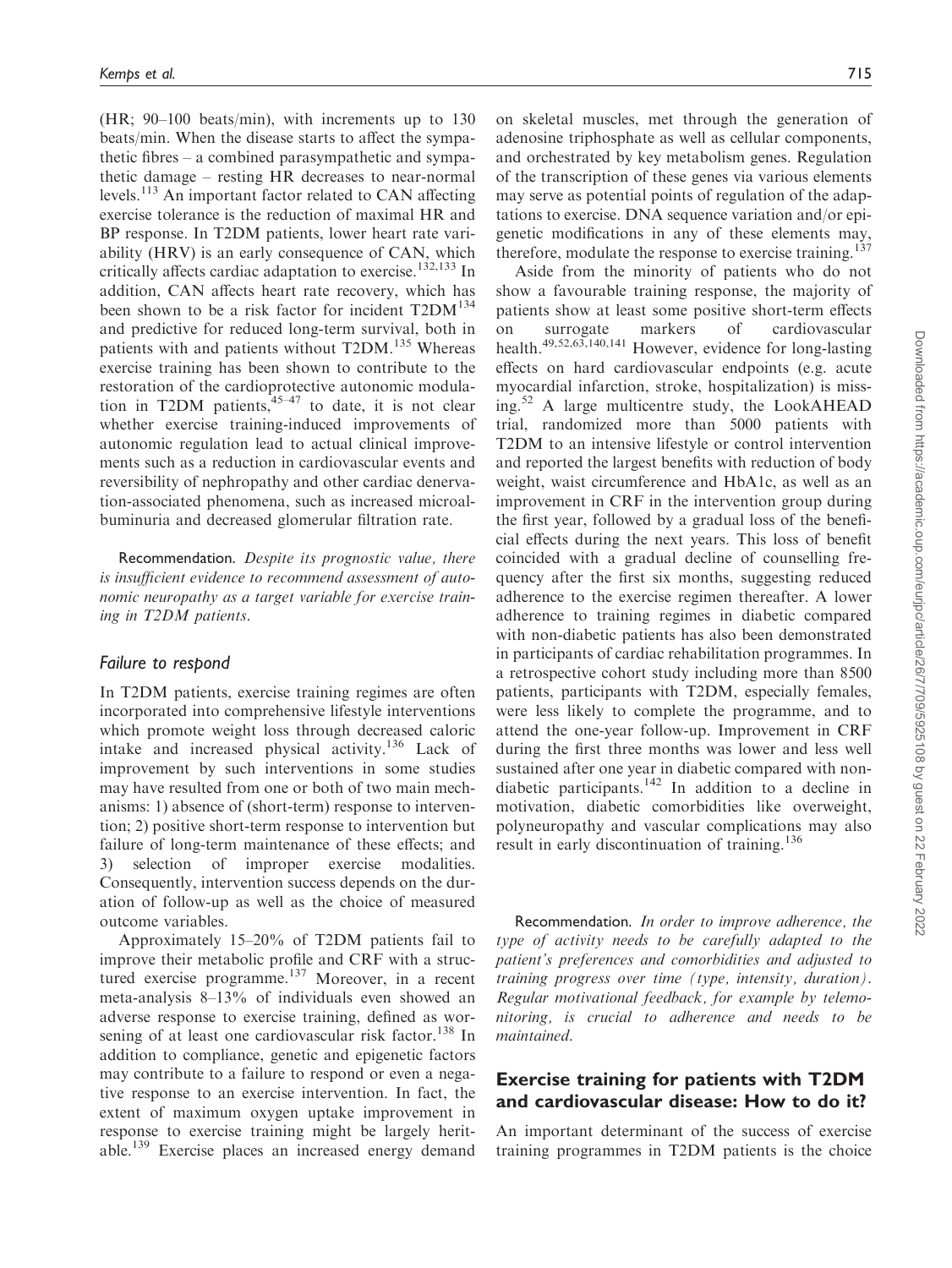of exercise modalities. Traditional exercise programmes for cardiovascular rehabilitation have mainly employed continuous AET, such as walking, running, cycling or swimming. Such exercise training protocols use large muscle groups and increase heart rate and the duration of these protocols can be increased gradually. Supported by data from numerous studies, AET is recommended for T2DM patients by most national and international guidelines.<sup>143–146</sup> In particular, cycling is recommended in selected patients with orthopaedic handicaps. In order to increase strength of selected muscle groups, resistance training – the repetitive exercising of individual muscle groups against an opposing force – has been included in rehabilitation exercise programmes. Resistance training has also been shown to be safe in T2DM patients.<sup>13</sup> This section discusses how these exercise modalities should be applied considering specific risks and barriers associated with T2DM.

## Patient assessment and risk factor control

Prior to the uptake of a structured moderate to high intensity exercise training programme silent myocardial ischaemia should be ruled out with an appropriate test; a cardiopulmonary exercise test is more accurate than electrocardiogram (ECG) stress testing alone in diagnosing haemodynamic relevant coronary stenosis, $147$  and the ventilatory thresholds can be used for the definition of training zones. Cardiovascular risk factors, in particular LDL-C, should be optimally controlled prior to increasing exercise intensity.

#### Parameters of exercise training programmes

Duration of exercise training programmes. The optimal duration of exercise training programmes in T2DM patients with cardiac comorbidity is highly dependent on training goals. Whereas improvements in vascular function or CRF have already been observed after high intensity exercise training programmes of 2–8 weeks, $60,148,149$  programmes of longer duration (i.e. months to years) are more successful in improving body mass and body composition and lipid profile.<sup>49,53</sup> Moreover, detraining leads to a decline in the beneficial effect of exercise training. Physical activity should therefore be incorporated into daily routine as a lifelong behaviour, instead of exercise training programmes being seen as temporarily limited units. However, motivation and thus adherence might be improved by early achievement of certain exercise training goals. The communication of early and late exercise training goals should therefore be a part of motivational/counselling sessions.

Parameters of aerobic endurance training. Meta-analyses have shown that there is a dose–response relation with respect to the volume of AET that is required to decrease HbA1c enough to reduce the risk of diabetic complications, with an optimal training frequency of 3– 5 exercise training sessions per week.<sup>14,53,66</sup> Both determinants of training volume, intensity and duration, determine the effect of exercise training. In patients with a high risk for cardiovascular events, larger training volumes (20 MET\*h/week) are recommended to obtain greater health benefits.<sup>150</sup> In particular, the optimal training volume for improving body composition and long-term weight loss is substantially higher than for other purposes such as improving glycaemic control and CRF. While in the past high-volume, moderateintensity training (typically at  $50-70\%$  of VO<sub>2</sub>peak) was recommended for cardiovascular and T2DM prevention, more recent studies have indicated a greater benefit of higher intensity exercise training on CRF and HbA1c. $\overline{63,151}$  While continuous exercise at high intensity would lead to fatigue soon, alternation of high intensity blocks with low-to-moderate intensity blocks, called high intensity interval training (HIT), allows the patient to repeatedly achieve a high intensity level. In addition, a shorter duration might be necessary to reach an effective exercise volume, thus facilitating integration of exercise training into daily routine and thus potentially improving adherence.<sup>63,152</sup> Studies in T2DM patients demonstrated favourable-to-superior effects of HIT (i.e. high intensity work bouts varying from one to four minutes, typically at 90–95% of maximal work rate, maximal heart rate or heart rate reserve) on glycaemic control, CRF, body composition, systolic BP and cardiac function as compared with a continuous training.  $^{16,51,63,153-158}$  Yet, HIT requires high levels of motivation and capability of the patient and it is more demanding with regard to supervision, equipment and the need of a structured training plan that is adapted to the patient's progress. It therefore remains to be established whether the implementation of high intensity exercise training strategies may translate into comparable outcomes in clinical practice. Another promising exercise intervention that may improve glycaemic control is interrupted sitting. In fact, several recent small trials showed that reducing sedentary time by interrupting prolonged sitting with brief bouts of walking or light exercise reduces hyperglycaemia and improves insulin sensitivity in sedentary T2DM patients.<sup>159-161</sup> However, long-term effects of interrupting sitting time remain to be determined for individuals with and without diabetes.

Recommendation. The optimal duration, volume and intensity of AET in diabetes mellitus patients with cardiac comorbidity varies with respect to training goals and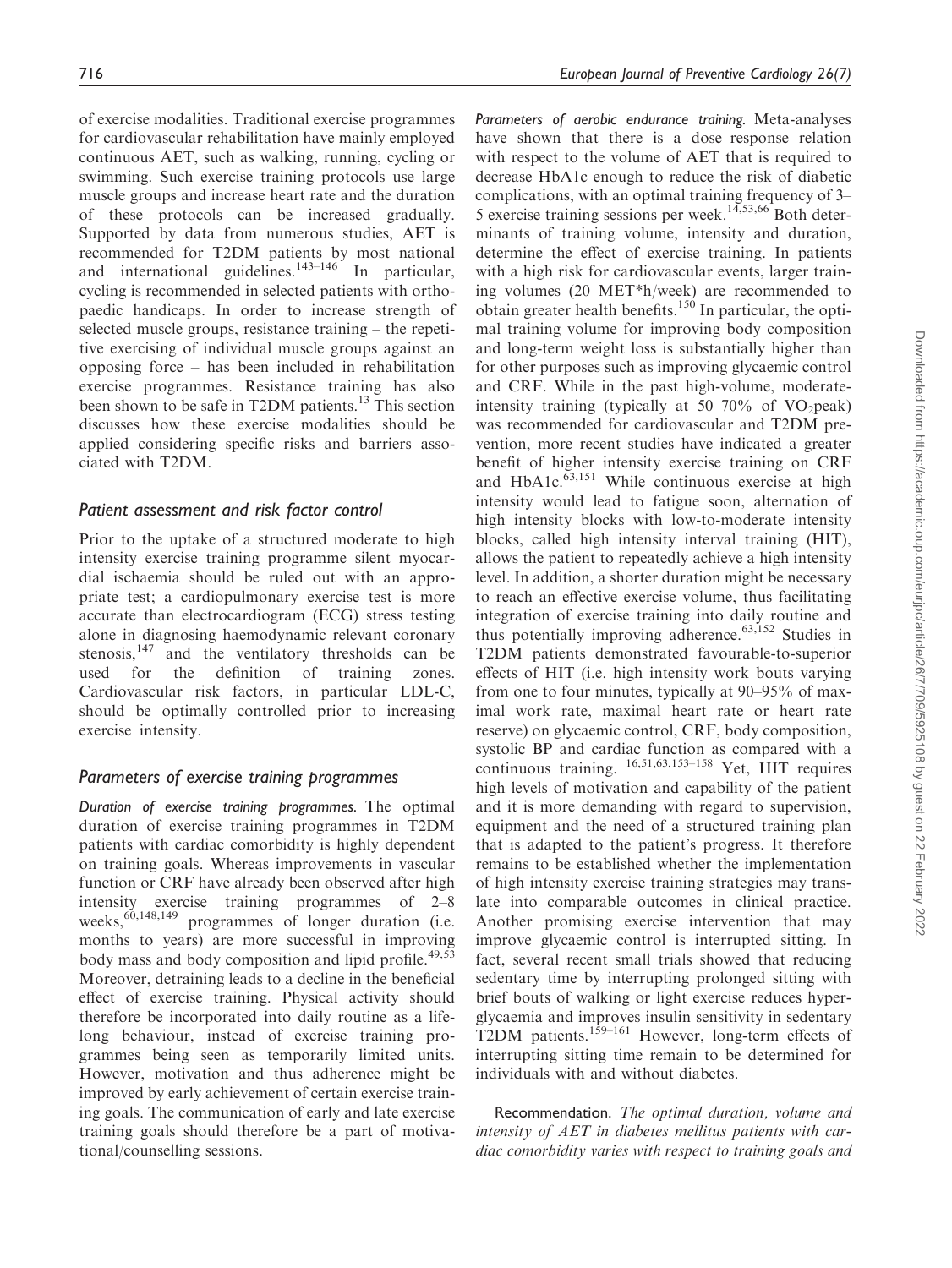should therefore be personalized. High-volume moderateintensity training is recommended for improving body composition and cardiovascular risk factors, preferably by combining training with dietary interventions and counselling/education. HIT might be considered an alternative to moderate intensity training, especially for improvements in CRF and glycaemic control. Also reducing sedentary time by interrupted sitting is a promising intervention for improving glycaemic control.

Parameters of resistance training. The optimal volume and intensity of resistance training programmes are not well established. Resistance training units are usually recommended to improve structure and strength of individual muscle groups. In a meta-analysis of 26 randomized controlled trials (RCTs), it was shown that the reduction in HbA1c in T2DM patients was correlated with the weekly volume of resistance training when combined with AET, and not with resistance training intensity.<sup>14</sup> A more recent meta-analysis of  $37$  RCTs showed that compared with either supervised aerobic or supervised resistance exercise alone, combined exercise showed more pronounced improvement in HbA1c levels; however, there was a less marked improvement in some cardiovascular risk factors.<sup>162</sup> Based on expert opinion mainly, guidelines recommend that resistance training should be performed involving large muscle groups, 2–3 times per week in combination with AET, gradually increasing the volume to 2–4 sets per muscle group with intensities suitable to achieve 8–10 repetitions per set (i.e. 75% to 85% of one repetition maximum). Individual studies showed a strength gain superior to AET, but comparable improvements in glycaemic control, body composition, muscle mass and  $CRF<sup>163</sup>$ 

Recommendation. Although there is insufficient evidence to recommend resistance training as an alternative to AET, high-volume resistance training has beneficial effects in combination with AET with respect to glycaemic control, body composition and muscle strength.

#### Training barriers

Patients with T2DM and cardiac comorbidity entering an exercise training programme carry a consistent risk of cardiovascular problems during exercise. In this setting, two main clinical questions need to be answered: 1) How do we understand who is suitable or not for an exercise programme? and 2) which is the safer exercise modality for the specific diabetes mellitus patient? A scrutiny assessment of clinical history and examination, in combination with instrumental tests, is key to estimate the probability of exercise-related cardiovascular complications in T2DM patients.<sup>164</sup> In addition to assessment of potential physical training barriers and risks, the patients' motivation should also be taken into account. In order to maintain motivation, practitioners and patients should select relevant and achievable targets, such as improvement of quality of life and daily exercise activity as well as CRF, improved glucose control and, in general, overall risk reduction. Nevertheless, it should be noted that these targets may be transient. Once patients achieve an optimal glycaemic control or CRF, the motivation to remain exercising may decrease again. Therefore, intrinsic motivation is still a crucial determinant of long-term adherence to structured exercise training.

CAN. CAN is a major risk factor in T2DM patients, contributing to exercise intolerance and subclinical myocardial dysfunction.<sup>129</sup> One of the clinical manifestations of CAN In T2DM patients is an impairment of HRV, which can be detected through the deep breathing test, a quick test (1 min) which provides real-time information about the HRV status or by calculation of indices based on statistical analyses of R-R intervals.<sup>129,132,165</sup> For individuals with autonomic neuropathy, increases in exercise intensity levels must be approached with caution because the autonomic nervous system is highly implicated in hormonal and cardiovascular regulation during exercise.<sup>131</sup> Furthermore, prescription and monitoring of exercise intensity cannot be based on HR in these patients but rather on other parameters such as the subjective ratings of perceived exertion (Borg scale) or percentage HR reserve. Another clinical manifestation of CAN, orthostatic hypotension, has been formally defined as a fall in systolic BP of at least 20 mmHg and/or diastolic BP of at least 10 mmHg within 3 min of standing.<sup>166</sup> Orthostatic symptoms in T2DM patients are the result of progressive damage to the efferent sympathetic vasomotor fibres, particularly in the splanchnic vasculature,<sup>167</sup> and consist of weakness, faintness, dizziness, visual impairment and syncope.<sup>168</sup> Notably, orthostatic hypotension is an independent predictor of mortality.<sup>169</sup> Orthostatic hypotension is claimed based on clinical history and symptoms, while its presence should be confirmed by the lying-to-standing orthostatic test or the head-up tilt test. Exercise programmes in T2DM patients at risk of orthostatic hypotension should entail easily tolerated, lower intensity activities  $(VO<sub>2</sub>max < 40\%$ , Borg < 12) which do not require rapid movements, such as recumbent cycling or water aerobics.170,171

Myocardial ischaemia. Silent myocardial ischaemia in diabetes mellitus patients is likely due to dysfunction of afferent cardiac autonomic nerve fibres and affects approximately  $20-35\%$  of patients.<sup>172</sup> Since T2DM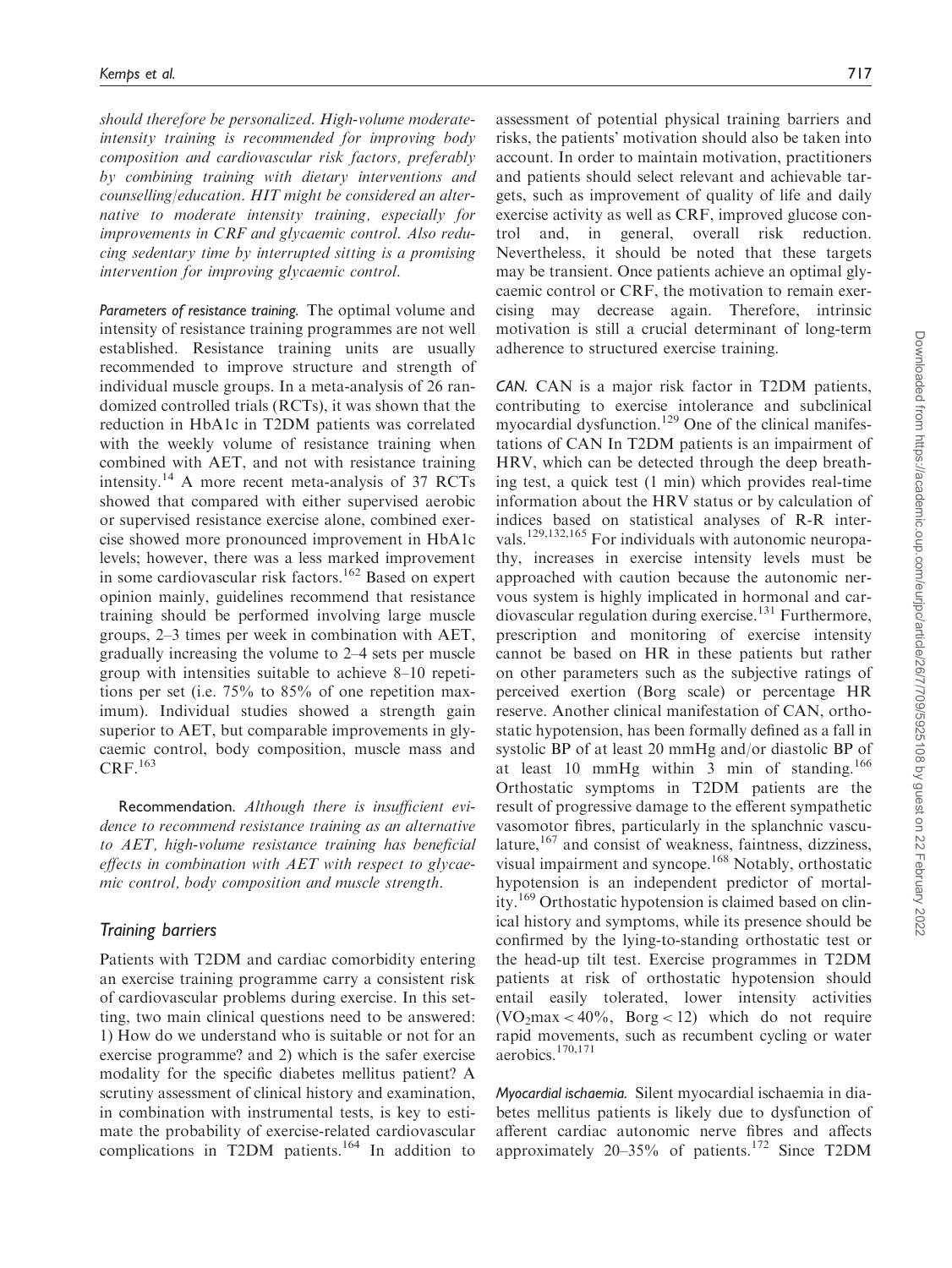patients with CAN and CAD have longer ischaemic thresholds which permit them to continue exercising despite ischaemia,<sup>129</sup> it is very important to screen asymptomatic T2DM entering exercise training programmes. The initial evaluation of diabetes mellitus patients undergoing exercise programmes should entail: 1) assessment of CAD risk; 2) risk of CAN (signs/symptoms, risk factors, physical examination, autonomic tests). In asymptomatic T2DM patients at risk for CAD or CAN it is advisable to proceed with cardiac tests such as ECG stress test, myocardial scintigraphy or stress echocardiography.<sup>173</sup> Patients at low risk of CAD but with evidence of CAN should also undergo a stress test before commencing exercise, given the likelihood of silent myocardial ischaemia (due to microvascular dysfunction), and for assessment of HR and BP alterations. Moreover, the Detection of Ischemia in Asymptomatic Diabetics study showed that CAN was an independent predictor of myocardial ischaemia in 1123 patients with  $T2DM.<sup>174</sup>$  In patients planning to participate in low-intensity forms of physical activity  $(<60\%$  of maximal HR) such as walking, the physician should use clinical judgment in deciding whether to recommend an exercise stress test.<sup>175</sup> Patients with known CAD should undergo a supervised evaluation of the ischaemic response to exercise, ischaemic threshold and the propensity to arrhythmia during exercise, as well as left ventricular systolic function.<sup>173,174</sup>

Arrhythmias. T2DM patients have a higher risk of lifethreatening arrhythmias as compared with non-diabetic individuals,  $176,177$  mainly due to ventricular tachyarrhythmia as a consequence of silent myocardial ischaemia or infarction.<sup>176</sup> Arrhythmias are also triggered by myocardial fibrosis, as observed in T2DM subjects with marked diastolic dysfunction or systolic heart failure. Prolonged QT intervals corrected for heart rate (QTc) have been observed in diabetic patients with  $\text{CAN}^{\text{129,178}}$ and were shown to be associated with an increased risk for sudden cardiac death in T2DM patients.<sup>129</sup> Hence, ECG evaluation of QT/QTc interval should be conducted to evaluate CAN. Premature ventricular complexes are not uncommon in persons with T2DM and, when frequent and repetitive, identify a population at high risk for arrhythmia-induced syncope or sudden cardiac death.<sup>179</sup> Therefore, individual risk stratification (i.e. Holter monitoring, ECG stress test, coronary imaging (coronary angiography, coronary computed tomography scan)) is important before considering any exercise programme. The identification of asymptomatic patients at risk of bradyarrhythmias also represents a major task for the cardiologist. These types of arrhythmias are indeed a major cause of syncope and, more in general, haemodynamic instability during exercise. Diabetic cardiomyopathy is associated with myocardial fibrosis, a condition which may favour sino-atrial and atrioventricular node dysfunction.<sup>180</sup> A standard 12-lead ECG may already provide important information. Sinus bradycardia (<50 beats/min) in non-trained patients and bifascicular or left bundle branch block as well as first-degree atrioventricular (A-V) block are all signs deserving further diagnostic investigation by 24-h ECG monitoring.

Left ventricular dysfunction. In the Framingham study, diabetic men and women had a six- to eight-fold increase in the prevalence of heart failure as compared with subjects without diabetes.<sup>181</sup> Although T2DM is strongly associated with CAD, many cases of heart failure occur in subjects with non-obstructive CAD, a cardiac phenotype known as diabetic<br>cardiomyopathy.<sup>182,183</sup> Diabetic cardiomyopathy is Diabetic cardiomyopathy is characterized by myocardial stiffness with reduced compliance precipitating diastolic heart failure and systolic heart failure at a later stage. The impairment of diastolic function in T2DM patients may represent an important determinant of exercise intolerance.<sup>184</sup> However, exercise training may have beneficial effects on diastolic function and left ventricular (LV) geome $try.<sup>173</sup>$  In general, dynamic endurance training causes parallel increases in LV end-diastolic radius and wall thickness, without an increase in wall stress. Dynamic training also induces a relative sinus bradycardia, due to increased vagal tone or volume-induced baroreceptor activation, which prolongs the time for diastolic filling. Exercise stress echocardiography is perhaps the best method to evaluate cardiac function during exercise, as it provides information on many parameters, including pulmonary pressures, diastolic and systolic function, gradients across heart valves and ischaemia.<sup>185</sup>

Ongoing randomized studies will clarify the effect of exercise training on LV remodelling in diabetes mellitus patients with diastolic dysfunction.<sup>186</sup> Exercise programmes in diabetes mellitus patients with systolic heart failure are associated with higher risk since physical activity may induce post-exercise hypotension, atrial and ventricular arrhythmias and worsening heart failure symptoms.<sup>173</sup> These patients may eventually participate in a supervised training programme for a brief time to obtain instructions for self-monitoring before proceeding with a programme of unsupervised exercise. Careful patient selection and follow-up are fundamental in this setting.

Peripheral arterial disease and other vascular complications. Peripheral artery disease is the most common presentation of CVD in T2DM patients, and may account for exercise intolerance or exercise-related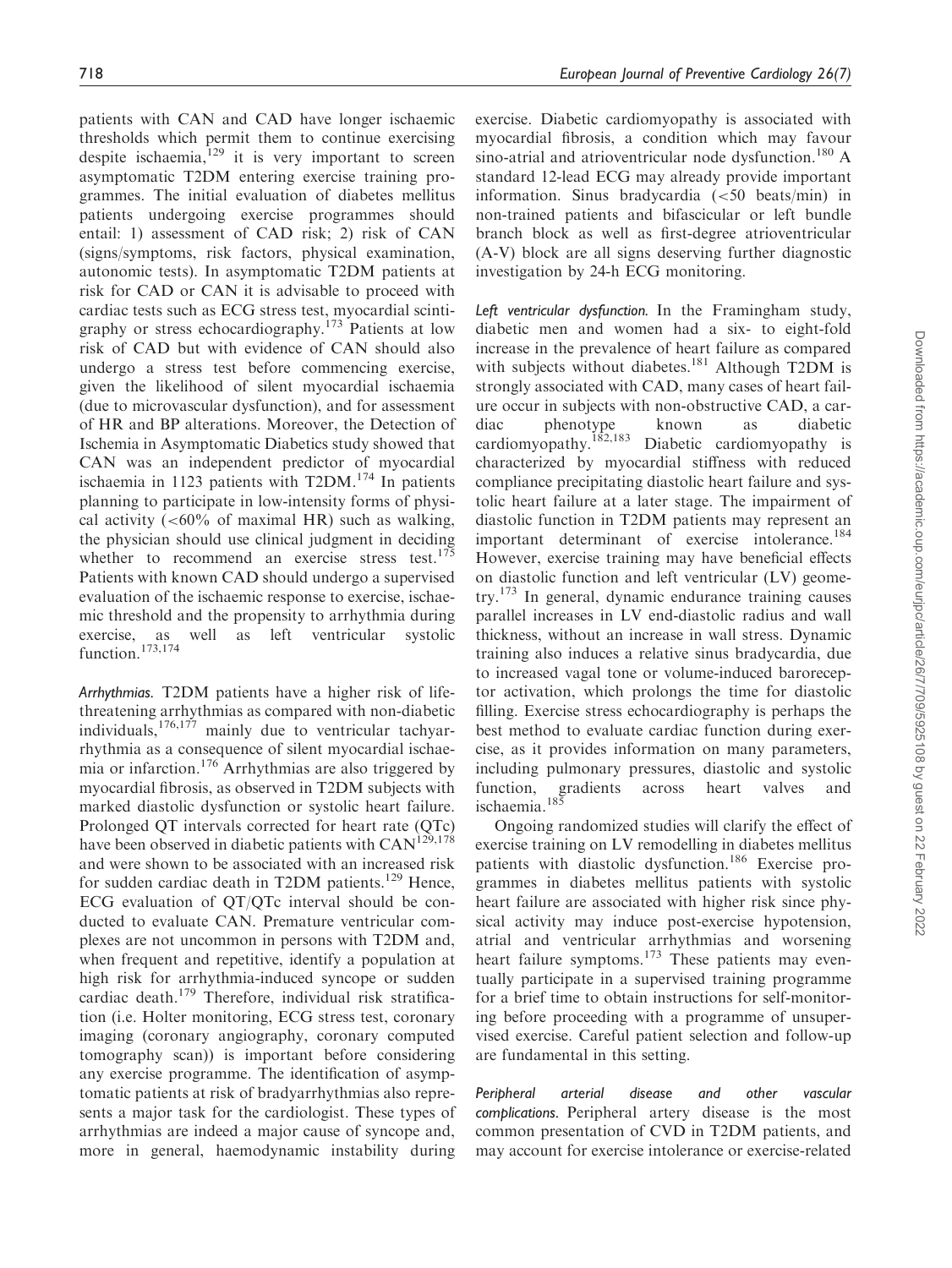complications, namely acute ischaemia of lower limbs.187,188 For the clinical diagnosis, the palpation of pulses and visual inspections of feet are an essential step. A reliable indicator of peripheral artery disease is the ankle brachial index  $(ABI)$ .<sup>189</sup> This test is done by measuring blood pressure at the ankle (posterior tibial or dorsalis pedal level) and in the arm (brachial systolic BP) while a person is at rest. If uncertainties remain, post-exercise ABI or other non-invasive tests, which may include imaging, should be used.<sup>189</sup>

Another vascular complication of T2DM requiring consideration before starting an exercise training programme is retinopathy. Based on expert opinion, patients with retinopathy are recommended not to perform high-intensity exercise (i.e. exceeding the anaerobic threshold).<sup>145</sup> Currently no clear recommendations exist with respect to patients with a nephropathy.

Hypertension. A large proportion of T2DM patients present with uncontrolled BP values, which requires implementation of medical therapy before commencing an exercise training programme. Current guidelines recommend a BP goal of  $\langle 130/80 \text{ mmHg}$ .<sup>190,191</sup> Besides a careful analysis of blood pressure profile, a cardiac stress test to evaluate hypertensive response to exercise is warranted.<sup>192</sup>

Glycaemic status. In patients with poor glycaemic status  $(HbA1c > 7.5\%)$  an intensive glycaemic control has shown to increase the incidence of severe hypoglycaemia three- to four-fold in T2DM.<sup>193</sup> Post-hoc analyses from recent randomized trials have shown that hypoglycaemia has a detrimental impact on cardiovascular morbidity and mortality.<sup>194</sup> Furthermore, recent work suggests that hypoglycaemia, frequently asymptomatic and prolonged, may increase the risk of arrhythmias in patients with T2DM and high cardiovascular risk.195,196 In addition, hypoglycaemia may trigger systemic inflammation and hypercoagulability, thus favouring platelet activation and acute myocardial ischaemia.<sup>197</sup> Diabetic patients who are more likely to develop severe hypoglycaemic events are older, have lower BMI, impaired renal function, a history of microvascular complications, dementia, previous hypoglycaemic events, longer duration of T2DM and lower education.<sup>198</sup> Another precipitating factor is the impaired hypoglycaemic awareness, which increases with duration of diabetes and is a significant risk factor for hypoglycaemia.<sup>199</sup> In this regard, autonomic neuropathy plays a central role by dampening counterregulatory sympathetic responses.<sup>200</sup> The choice of anti-diabetic treatment is another key factor which may contribute to increase the risk of hypoglycaemia.<sup>201</sup> Hypoglycaemic episodes have been reported with sulphonylureas and metiglinides, and insulin, and patients taking these drugs should be strictly monitored by analysis of glycaemic profile and blood glucose monitoring, particularly during the first weeks of treatment.<sup>201</sup> A careful evaluation of glycaemic status is mandatory in diabetes mellitus patients for whom an exercise programme is planned.<sup>170</sup> This should include risk factors for hypoglycaemia, history of hypoglycaemic episodes, presence of autonomic neuropathy, antidiabetic treatment and physiological status.

Recommendation. Patients with  $T2DM - especially$ with long-standing disease – need to be carefully checked and regularly monitored, especially for cardiac autonomic neuropathy and hypoglycaemia. Patients at risk or severely detrained patients should start exercising at low intensity, with each increment to be supervised closely, aiming at integration of regular physical activity into daily routine.

### Concluding remarks – what can we do?

Recent research and debate in the field have led to a change of perceived relevance of target parameters, questioning, for example, the relevance of weight loss as a main goal in non-severely obese T2DM patients in favour of metabolic and functional parameters, such as glycaemic control, vascular function and CRF. Optimal exercise parameters vary depending on the individual importance of target parameters for each patient and should therefore be personalized. High-volume moderate-intensity training is safe and proven to improve glycaemic control and CRF in T2DM patients with cardiac comorbidity. High-intensity interval training is a promising strategy to improve CRF, glycaemic control and body composition, as well as cardiac function. Combined high-volume resistance training/AET may add to improvements in glycaemic control and body composition. Despite these potentially favourable effects, not all T2DM patients improve their metabolic profile and CRF after exercise training and may even show adverse effects. This may be explained by genetic factors influencing the response to exercise training but also by a decline in adherence to exercise training programmes in the longer term due to a lack of motivation and/or specific cardiac and diabetes-related training barriers such as CAN, silent ischaemia, arrhythmias, diastolic heart failure, peripheral artery disease, hypertension and hypoglycaemia. Therefore, in T2DM patients with cardiac comorbidities, exercise training programmes should be adjusted to individual exercise training targets and potential training barriers, established after a careful initial evaluation. However, the main common problem of all exercise interventions aiming at long-term improvements remains adherence, which is severely affecting the outcome of many trials.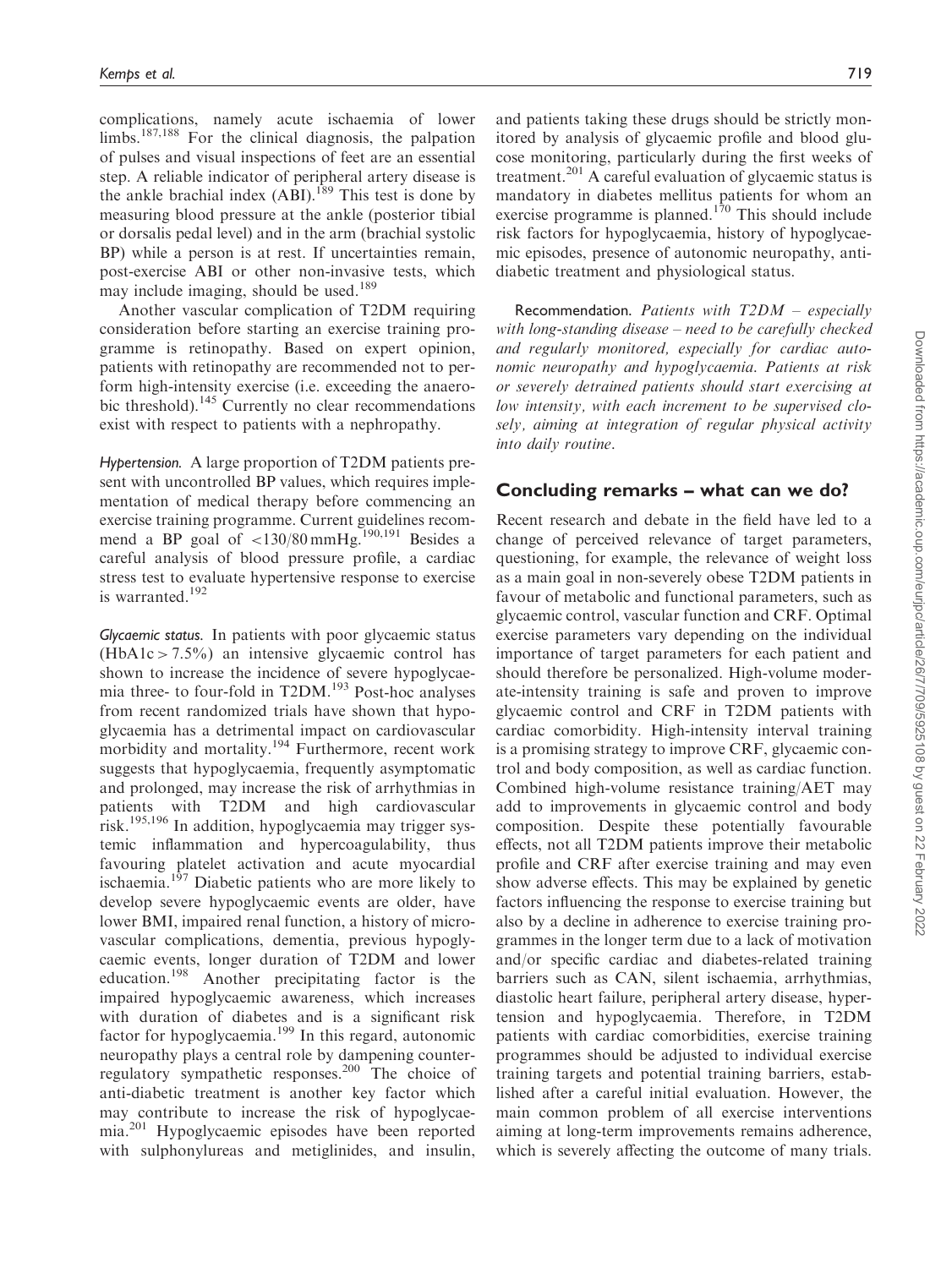We should therefore consider the importance of motivation, improving self-management skills and integration of exercise into daily routine when designing exercise training programmes. This can very well be supported by multi-professional teams, including physicians, psychologists and counsellors in addition to dieticians and exercise scientists.

### Author contributions

HK, NK, MD, TM, MW, FP, LS, ES, DH, MH and MG contributed to the conception or design of the work, contributed to the acquisition, analysis, or interpretation of data for the work, drafted the manuscript and critically revised the manuscript. All gave final approval and agree to be accountable for all aspects of work ensuring integrity and accuracy.

## Declaration of conflicting interests

The authors declared no potential conflicts of interest with respect to the research, authorship, and/or publication of this article.

## Funding

The authors received no financial support for the research, authorship, and/or publication of this article.

### **References**

- 1. Beckman JA, Paneni F, Cosentino F, et al. Diabetes and vascular disease: Pathophysiology, clinical consequences, and medical therapy: part II. Eur Heart J 2013; 34: 2444–2452.
- 2. Zinman B, Ruderman N, Campaigne BN, et al. Physical activity/exercise and diabetes mellitus. Diabetes Care 2003; 26(Suppl. 1): S73–S77.
- 3. Krankel N, Bahls M, Van Craenenbroeck EM, et al. Exercise training to reduce cardiovascular risk in patients with metabolic syndrome and type 2 diabetes mellitus: How does it work? Eur J Prev Cardiol 2019; 26: 701– 708.
- 4. Morrato EH, Hill JO, Wyatt HR, et al. Physical activity in U.S. adults with diabetes and at risk for developing diabetes, 2003. Diabetes Care 2007; 30: 203–209.
- 5. Adeniyi AF, Anjana RM and Weber MB. Global account of barriers and facilitators of physical activity among patients with diabetes mellitus: A narrative review of the literature. Curr Diabetes Rev 2016; 12: 440-448.
- 6. Pandey A, Swift DL, McGuire DK, et al. Metabolic effects of exercise training among fitness-nonresponsive patients with type 2 diabetes: The HART-D study. Diabetes Care 2015; 38: 1494–1501.
- 7. Malandrino MI, Fucho R, Weber M, et al. Enhanced fatty acid oxidation in adipocytes and macrophages reduces lipid-induced triglyceride accumulation and inflammation. Am J Physiol Endocrinol Metab 2015; 308: E756–E769.
- 8. Thomas DE, Elliott EJ and Naughton GA. Exercise for type 2 diabetes mellitus. Cochrane Database Syst Rev 2006; 19(3): CD002968.
- 9. Koster-Rasmussen R, Simonsen MK, Siersma V, et al. Intentional weight loss and longevity in overweight patients with type 2 diabetes: a population-based cohort study. PLoS One 2016; 11: e0146889.
- 10. Balducci S, Zanuso S, Cardelli P, et al. Changes in physical fitness predict improvements in modifiable cardiovascular risk factors independently of body weight loss in subjects with type 2 diabetes participating in the Italian Diabetes and Exercise Study (IDES). Diabetes Care 2012; 35: 1347–1354.
- 11. Schwingshackl L, Missbach B, Dias S, et al. Impact of different training modalities on glycaemic control and blood lipids in patients with type 2 diabetes: A systematic review and network meta-analysis. Diabetologia 2014; 57: 1789–1797.
- 12. Chudyk A and Petrella RJ. Effects of exercise on cardiovascular risk factors in type 2 diabetes: A meta-analysis. Diabetes Care 2011; 34: 1228–1237.
- 13. Yang Z, Scott CA, Mao C, et al. Resistance exercise versus aerobic exercise for type 2 diabetes: A systematic review and meta-analysis. Sports Med 2014; 44: 487–499.
- 14. Umpierre D, Ribeiro PA, Schaan BD, et al. Volume of supervised exercise training impacts glycaemic control in patients with type 2 diabetes: A systematic review with meta-regression analysis. Diabetologia 2013; 56: 242–251.
- 15. Oliveira C, Simoes M, Carvalho J, et al. Combined exercise for people with type 2 diabetes mellitus: A systematic review. Diabetes Res Clin Pract 2012; 98: 187–198.
- 16. Mitranun W, Deerochanawong C, Tanaka H, et al. Continuous vs interval training on glycemic control and macro- and microvascular reactivity in type 2 diabetic patients. Scand J Med Sci Sports 2014; 24: e69–e76.
- 17. Dalleck LC, van Guilder GP, Richardson TB, et al. A community-based exercise intervention transitions metabolically abnormal obese adults to a metabolically healthy obese phenotype. Diabetes Metab Syndr Obes 2014; 7: 369–380.
- 18. Vinetti G, Mozzini C, Desenzani P, et al. Supervised exercise training reduces oxidative stress and cardiometabolic risk in adults with type 2 diabetes: a randomized controlled trial. Scientific reports 2015; 5: 9238.
- 19. Lucotti P, Monti LD, Setola E, et al. Aerobic and resistance training effects compared to aerobic training alone in obese type 2 diabetic patients on diet treatment. Diabetes Res Clin Pract 2011; 94: 395–403.
- 20. Hamasaki H, Kawashima Y, Tamada Y, et al. Associations of low-intensity resistance training with body composition and lipid profile in obese patients with type 2 diabetes. PLoS One 2015; 10: e0132959.
- 21. Herbst A, Kapellen T, Schober E, et al. Impact of regular physical activity on blood glucose control and cardiovascular risk factors in adolescents with type 2 diabetes mellitus – a multicenter study of 578 patients from 225 centres. Pediatr Diabetes 2015; 16: 204–210.
- 22. Mendham AE, Duffield R, Marino F, et al. A 12-week sports-based exercise programme for inactive Indigenous Australian men improved clinical risk factors associated with type 2 diabetes mellitus. J Sci Med Sport 2015; 18: 438–443.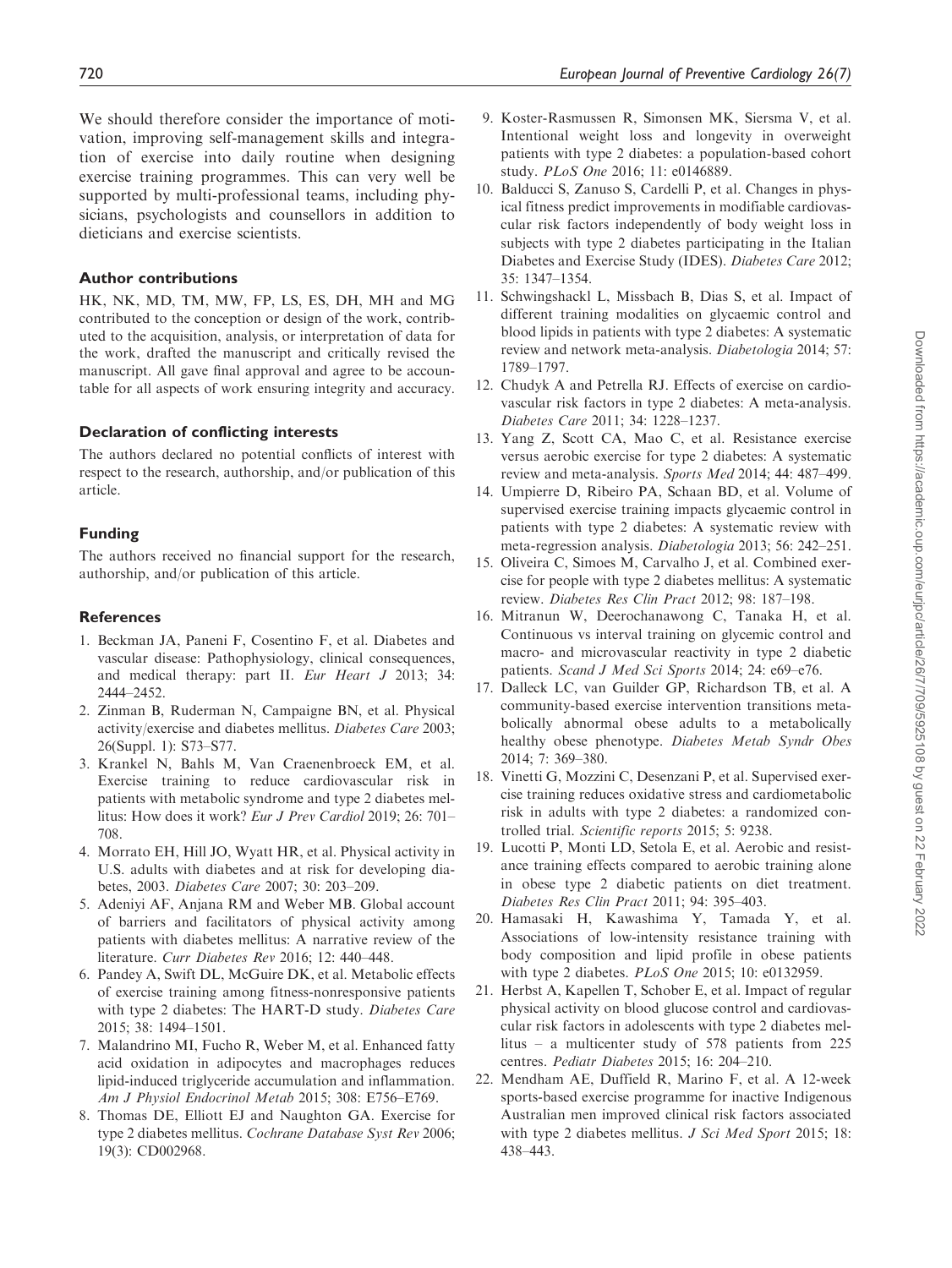- 23. Thompson D, Walhin JP, Batterham AM, et al. Effect of diet or diet plus physical activity versus usual care on inflammatory markers in patients with newly diagnosed type 2 diabetes: The Early ACTivity in Diabetes (ACTID) randomized, controlled trial. J Am Heart Assoc 2014; 3: e000828.
- 24. Liu Y, Liu SX, Cai Y, et al. Effects of combined aerobic and resistance training on the glycolipid metabolism and inflammation levels in type 2 diabetes mellitus. J Phys Ther Sci 2015; 27: 2365–2371.
- 25. Molanouri Shamsi M, Hassan ZH, Gharakhanlou R, et al. Expression of interleukin-15 and inflammatory cytokines in skeletal muscles of STZ-induced diabetic rats: Effect of resistance exercise training. Endocrine 2014; 46: 60–69.
- 26. Hopps E, Canino B and Caimi G. Effects of exercise on inflammation markers in type 2 diabetic subjects. Acta Diabetol 2011; 48: 183–189.
- 27. Myers J, Prakash M, Froelicher V, et al. Exercise capacity and mortality among men referred for exercise testing. N Engl J Med 2002; 346: 793–801.
- 28. Keteyian SJ, Brawner CA, Savage PD, et al. Peak aerobic capacity predicts prognosis in patients with coronary heart disease. Am Heart J 2008; 156: 292–300.
- 29. Modena MG, Bonetti L, Coppi F, et al. Prognostic role of reversible endothelial dysfunction in hypertensive postmenopausal women. J Am Coll Cardiol 2002; 40: 505–510.
- 30. Kitta Y, Obata JE, Nakamura T, et al. Persistent impairment of endothelial vasomotor function has a negative impact on outcome in patients with coronary artery disease. J Am Coll Cardiol 2009; 53: 323–330.
- 31. Montero D, Walther G, Benamo E, et al. Effects of exercise training on arterial function in type 2 diabetes mellitus: A systematic review and meta-analysis. Sports Med 2013; 43: 1191–1199.
- 32. Matsuzawa Y, Guddeti RR, Kwon TG, et al. Treating coronary disease and the impact of endothelial dysfunction. Progr Cardiovasc Dis 2015; 57: 431–442.
- 33. Gielen S, Laughlin MH, O'Conner C, et al. Exercise training in patients with heart disease: Review of beneficial effects and clinical recommendations. Progr Cardiovasc Dis 2015; 57: 347–355.
- 34. Gielen S, Schuler G and Hambrecht R. Exercise training in coronary artery disease and coronary vasomotion. Circulation 2001; 103: E1–E6.
- 35. Hambrecht R, Wolf A, Gielen S, et al. Effect of exercise on coronary endothelial function in patients with coronary artery disease. N Engl J Med 2000; 342: 454–460.
- 36. Huebschmann AG, Kohrt WM and Regensteiner JG. Exercise attenuates the premature cardiovascular aging effects of type 2 diabetes mellitus. Vasc Med 2011; 16: 378–390.
- 37. Schreuder TH, Maessen MF, Tack CJ, et al. Life-long physical activity restores metabolic and cardiovascular function in type 2 diabetes. Eur J Appl Physiol 2014; 114: 619–627.
- 38. Schreuder TH, van den Munckhof I, Poelkens F, et al. Combined aerobic and resistance exercise training decreases peripheral but not central artery wall thickness

in subjects with type 2 diabetes. Eur J Appl Physiol 2015; 115: 317–326.

- 39. Kalyani RR, Corriere M and Ferrucci L. Age-related and disease-related muscle loss: the effect of diabetes, obesity, and other diseases. Lancet Diabetes Endocrinol 2014; 2: 819–829.
- 40. Senechal M, Johannsen NM, Swift DL, et al. Association between changes in muscle quality with exercise training and changes in cardiorespiratory fitness measures in individuals with type 2 diabetes mellitus: Results from the HART-D Study. PLoS One 2015; 10: e0135057.
- 41. Chen L, Pei JH, Kuang J, et al. Effect of lifestyle intervention in patients with type 2 diabetes: A meta-analysis. Metabolism 2015; 64: 338–347.
- 42. Figueira FR, Umpierre D, Cureau FV, et al. Association between physical activity advice only or structured exercise training with blood pressure levels in patients with type 2 diabetes: A systematic review and meta-analysis. Sports Med 2014; 44: 1557–1572.
- 43. Dobrosielski DA, Gibbs BB, Ouyang P, et al. Effect of exercise on blood pressure in type 2 diabetes: A randomized controlled trial. J Gen Intern Med 2012; 27: 1453–1459.
- 44. Mobasseri M, Yavari A, Najafipoor F, et al. Effect of a long-term regular physical activity on hypertension and body mass index in type 2 diabetes patients. J Sports Med Phys Fitness 2015; 55: 84–90.
- 45. Howorka K, Pumprla J, Haber P, et al. Effects of physical training on heart rate variability in diabetic patients with various degrees of cardiovascular autonomic neuropathy. Cardiovasc Res 1997; 34: 206–214.
- 46. Sacre JW, Jellis CL, Jenkins C, et al. A six-month exercise intervention in subclinical diabetic heart disease: Effects on exercise capacity, autonomic and myocardial function. Metabolism 2014; 63: 1104–1114.
- 47. Voulgari C, Pagoni S, Vinik A, et al. Exercise improves cardiac autonomic function in obesity and diabetes. Metabolism 2013; 62: 609–621.
- 48. Church TS, Cheng YJ, Earnest CP, et al. Exercise capacity and body composition as predictors of mortality among men with diabetes. Diabetes Care 2004; 27: 83–88.
- 49. Church TS, Blair SN, Cocreham S, et al. Effects of aerobic and resistance training on hemoglobin A1c levels in patients with type 2 diabetes: A randomized controlled trial. JAMA 2010; 304: 2253–2262.
- 50. Look ARG and Wing RR. Long-term effects of a lifestyle intervention on weight and cardiovascular risk factors in individuals with type 2 diabetes mellitus: Four-year results of the Look AHEAD trial. Arch Intern Med 2010; 170: 1566–1575.
- 51. Karstoft K, Winding K, Knudsen SH, et al. The effects of free-living interval-walking training on glycemic control, body composition, and physical fitness in type 2 diabetic patients: A randomized, controlled trial. Diabetes Care 2013; 36: 228–236.
- 52. Look ARG, Wing RR, Bolin P, et al. Cardiovascular effects of intensive lifestyle intervention in type 2 diabetes. N Engl J Med 2013; 369: 145–154.
- 53. Boule NG, Haddad E, Kenny GP, et al. Effects of exercise on glycemic control and body mass in type 2 diabetes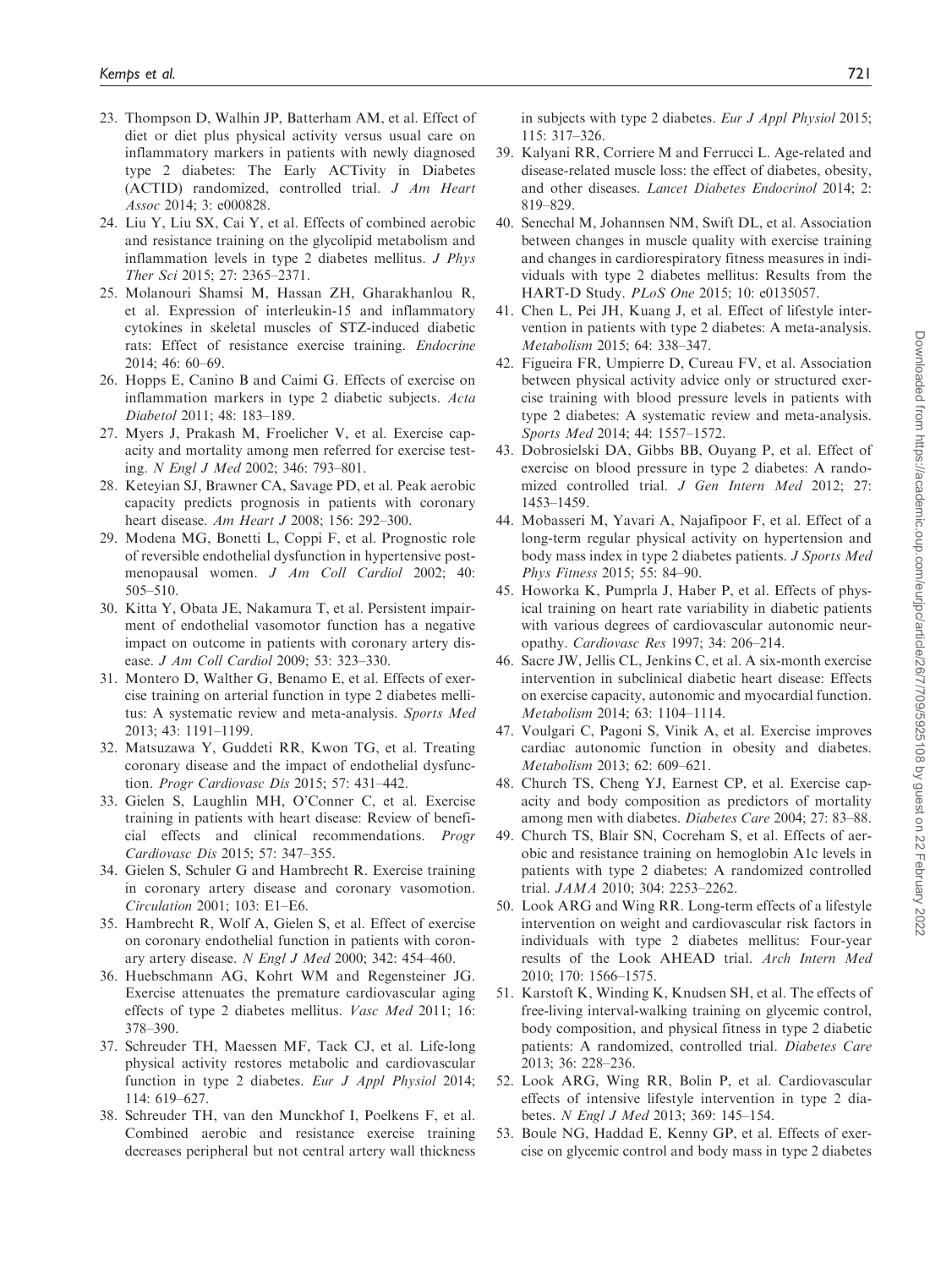mellitus: A meta-analysis of controlled clinical trials. JAMA 2001; 286: 1218–1227.

- 54. Luley C, Blaik A, Reschke K, et al. Weight loss in obese patients with type 2 diabetes: Effects of telemonitoring plus a diet combination – the Active Body Control (ABC) Program. Diabetes Res Clin Pract 2011; 91: 286–292.
- 55. McAuley PA, Myers JN, Abella JP, et al. Exercise capacity and body mass as predictors of mortality among male veterans with type 2 diabetes. Diabetes Care 2007; 30: 1539–1543.
- 56. Kavanagh T, Mertens DJ, Hamm LF, et al. Prediction of long-term prognosis in 12 169 men referred for cardiac rehabilitation. Circulation 2002; 106: 666–671.
- 57. Kavanagh T, Mertens DJ, Hamm LF, et al. Peak oxygen intake and cardiac mortality in women referred for cardiac rehabilitation. J Am Coll Cardiol 2003; 42: 2139–2143.
- 58. Lee DC, Sui X, Artero EG, et al. Long-term effects of changes in cardiorespiratory fitness and body mass index on all-cause and cardiovascular disease mortality in men: The Aerobics Center Longitudinal Study. Circulation 2011; 124: 2483–2490.
- 59. Stewart RAH, Held C, Hadziosmanovic N, et al. Physical activity and mortality in patients with stable coronary heart disease. J Am Coll Cardiol 2017; 70: 1689–1700.
- 60. Schreuder TH, Green DJ, Nyakayiru J, et al. Time-course of vascular adaptations during 8 weeks of exercise training in subjects with type 2 diabetes and middle-aged controls. Eur J Appl Physiol 2015; 115: 187–196.
- 61. Okada S, Hiuge A, Makino H, et al. Effect of exercise intervention on endothelial function and incidence of cardiovascular disease in patients with type 2 diabetes. J Atheroscler Thromb 2010; 17: 828–833.
- 62. Sixt S, Beer S, Bluher M, et al. Long- but not short-term multifactorial intervention with focus on exercise training improves coronary endothelial dysfunction in diabetes mellitus type 2 and coronary artery disease. Eur Heart J 2010; 31: 112–119.
- 63. Boule NG, Kenny GP, Haddad E, et al. Meta-analysis of the effect of structured exercise training on cardiorespiratory fitness in Type 2 diabetes mellitus. Diabetologia 2003; 46: 1071–1081.
- 64. Hansen D, Dendale P, Coninx K, et al. The European Association of Preventive Cardiology Exercise Prescription in Everyday Practice and Rehabilitative Training (EXPERT) tool: A digital training and decision support system for optimized exercise prescription in cardiovascular disease. Concept, definitions and construction methodology. Eur J Prev Cardiol 2017; 24: 1017–1031.
- 65. Van Sluijs EM, van Poppel MN, Twisk JW, et al. Physical activity measurements affected participants' behavior in a randomized controlled trial. J Clin Epidemiol 2006; 59: 404–411.
- 66. Umpierre D, Ribeiro PA, Kramer CK, et al. Physical activity advice only or structured exercise training and association with HbA1c levels in type 2 diabetes: A systematic review and meta-analysis. JAMA 2011; 305: 1790–1799.
- 67. Strasser B and Pesta D. Resistance training for diabetes prevention and therapy: Experimental findings and molecular mechanisms. Biomed Res Int 2013; 2013: 805217.
- 68. Tresierras MA and Balady GJ. Resistance training in the treatment of diabetes and obesity: Mechanisms and outcomes. J Cardiopulm Rehabil Prev 2009; 29: 67–75.
- 69. Look AHEAD Research Group. Effect of a long-term behavioural weight loss intervention on nephropathy in overweight or obese adults with type 2 diabetes: A secondary analysis of the Look AHEAD randomised clinical trial. Lancet Diabetes Endocrinol 2014; 2: 801–809.
- 70. Ross R. Atherosclerosis an inflammatory disease. N Engl J Med 1999; 340: 115–126.
- 71. Xu Y, Arora RC, Hiebert BM, et al. Non-invasive endothelial function testing and the risk of adverse outcomes: A systematic review and meta-analysis. Eur Heart J Cardiovasc Imaging 2014; 15: 736–746.
- 72. Kingwell BA. Nitric oxide-mediated metabolic regulation during exercise: Effects of training in health and cardiovascular disease. FASEB J 2000; 14: 1685–1696.
- 73. Newsholme P, Homem De Bittencourt PI, C OH, et al. Exercise and possible molecular mechanisms of protection from vascular disease and diabetes: The central role of ROS and nitric oxide. Clin Sci 2010; 118: 341–349.
- 74. Szostak J and Laurant P. The forgotten face of regular physical exercise: A 'natural' anti-atherogenic activity. Clin Sci 2011; 121: 91–106.
- 75. Begot I, Peixoto TC, Gonzaga LR, et al. A home-based walking program improves erectile dysfunction in men with an acute myocardial infarction. Am J Cardiol 2015; 115: 571–575.
- 76. Nehra A, Jackson G, Miner M, et al. The Princeton III Consensus recommendations for the management of erectile dysfunction and cardiovascular disease. Mayo Clin Proc 2012; 87: 766–778.
- 77. Musicki B, Bella AJ, Bivalacqua TJ, et al. Basic science evidence for the link between erectile dysfunction and cardiometabolic dysfunction. J Sex Med 2015; 12: 2233–2255.
- 78. Thijssen DH, Black MA, Pyke KE, et al. Assessment of flow-mediated dilation in humans: A methodological and physiological guideline. Am J Physiol Heart Circ Physiol 2011; 300: H2–H12.
- 79. Bellia A, Iellamo F, De Carli E, et al. Exercise individualized by TRIMPi method reduces arterial stiffness in early onset type 2 diabetic patients: A randomized controlled trial with aerobic interval training. Int J Cardiol 2017; 248: 314–319.
- 80. Ashor AW, Lara J, Siervo M, et al. Effects of exercise modalities on arterial stiffness and wave reflection: A systematic review and meta-analysis of randomized controlled trials. PLoS One 2014; 9: e110034.
- 81. Buresh R. Exercise and glucose control. J Sports Med Phys Fitness 2014; 54: 373–382.
- 82. Mechanick JI, Zhao S and Garvey WT. The adipokinecardiovascular-lifestyle network: Translation to clinical practice. J Am Coll Cardiol 2016; 68: 1785–1803.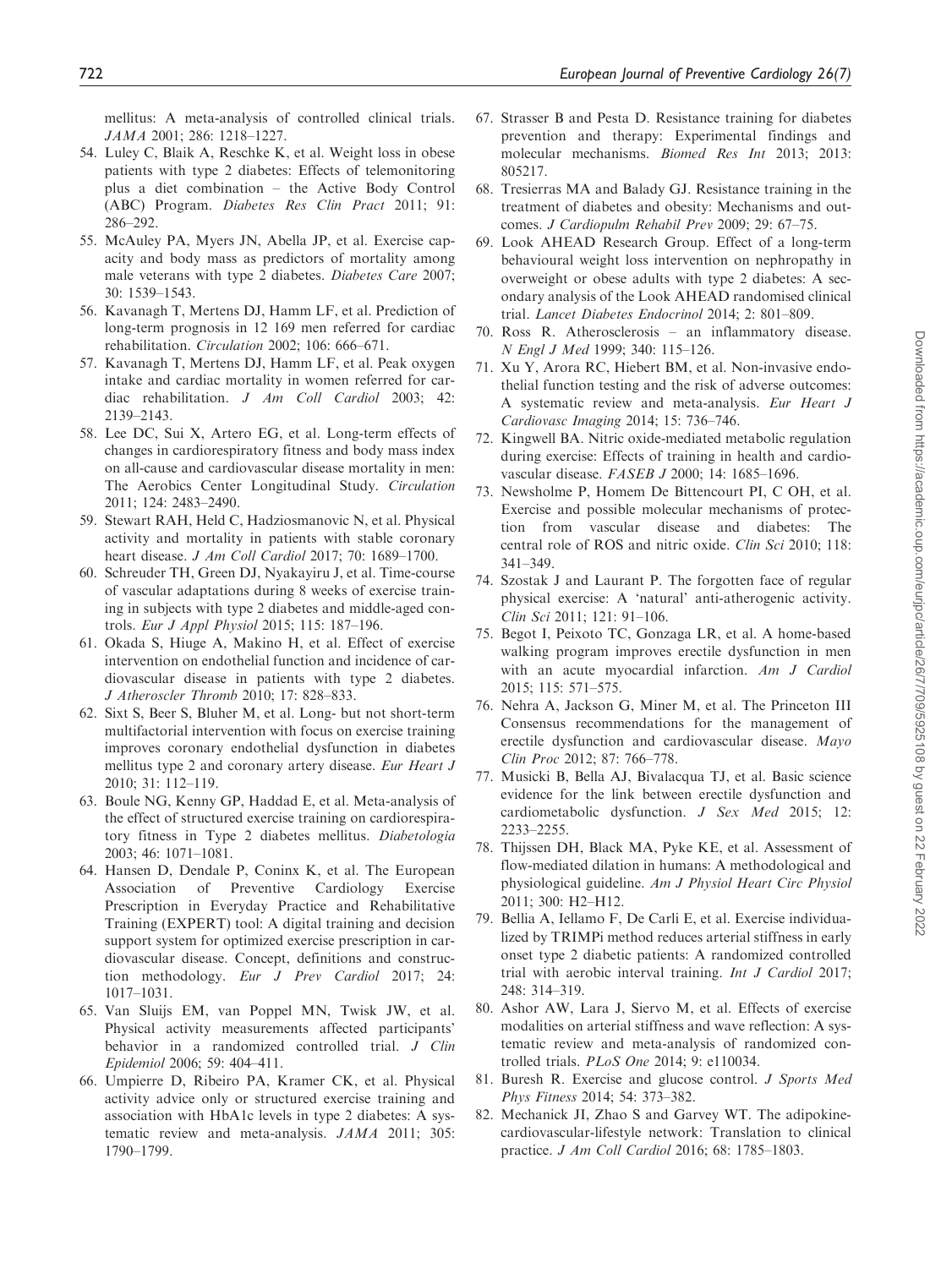- 83. Ringseis R, Eder K, Mooren FC, et al. Metabolic signals and innate immune activation in obesity and exercise. Exerc Immunol Rev 2015; 21: 58–68.
- 84. Youm YH, Nguyen KY, Grant RW, et al. The ketone metabolite beta-hydroxybutyrate blocks NLRP3 inflammasome-mediated inflammatory disease. Nat Med 2015; 21: 263–269.
- 85. Hayashino Y, Jackson JL, Fukumori N, et al. Effects of supervised exercise on lipid profiles and blood pressure control in people with type 2 diabetes mellitus: A metaanalysis of randomized controlled trials. Diabetes Res Clin Pract 2012; 98: 349–360.
- 86. Van Hall G. The physiological regulation of skeletal muscle fatty acid supply and oxidation during moderate-intensity exercise. Sports Med 2015; 45(Suppl. 1): S23–S32.
- 87. Sakamoto K and Goodyear LJ. Invited review: Intracellular signaling in contracting skeletal muscle. J Appl Physiol 2002; 93: 369–383.
- 88. Kelley GA and Kelley KS. Effects of aerobic exercise on lipids and lipoproteins in adults with type 2 diabetes: A meta-analysis of randomized-controlled trials. Public Health 2007; 121: 643–655.
- 89. Catapano AL, Graham I, De Backer G, et al. 2016 ESC/ EAS Guidelines for the management of dyslipidaemias: The Task Force for the Management of Dyslipidaemias of the European Society of Cardiology (ESC) and European Atherosclerosis Society (EAS). Developed with the special contribution of the European Association for Cardiovascular Prevention & Rehabilitation (EACPR). Atherosclerosis 2016; 253: 281–344.
- 90. Murlasits Z and Radak Z. The effects of statin medications on aerobic exercise capacity and training adaptations. Sports Med 2014; 44: 1519–1530.
- 91. Mikus CR, Boyle LJ, Borengasser SJ, et al. Simvastatin impairs exercise training adaptations. J Am Coll Cardiol 2013; 62: 709–714.
- 92. Meex RC, Phielix E, Schrauwen-Hinderling VB, et al. The use of statins potentiates the insulin-sensitizing effect of exercise training in obese males with and without type 2 diabetes. Clin Sci 2010; 119: 293–301.
- 93. Plaisance EP, Grandjean PW and Mahurin AJ. Independent and combined effects of aerobic exercise and pharmacological strategies on serum triglyceride concentrations: a qualitative review. Phys Sportsmed 2009; 37: 11–19.
- 94. Ruiz JR, Sui X, Lobelo F, et al. Association between muscular strength and mortality in men: Prospective cohort study. BMJ 2008; 337: a439.
- 95. Kamiya K, Masuda T, Tanaka S, et al. Quadriceps strength as a predictor of mortality in coronary artery disease. Am J Med 2015; 128(11): 1212–1219.
- 96. Leong DP, Teo KK, Rangarajan S, et al. Prognostic value of grip strength: Findings from the Prospective Urban Rural Epidemiology (PURE) study. Lancet 2015; 386: 266–273.
- 97. Gielen S, Sandri M, Kozarez I, et al. Exercise training attenuates MuRF-1 expression in the skeletal muscle of patients with chronic heart failure independent of age:

The randomized Leipzig Exercise Intervention in Chronic Heart Failure and Aging catabolism study. Circulation 2012; 125: 2716–2727.

- 98. Ruas JL, White JP, Rao RR, et al. A PGC-1alpha isoform induced by resistance training regulates skeletal muscle hypertrophy. Cell 2012; 151: 1319–1331.
- 99. Wang L, Mascher H, Psilander N, et al. Resistance exercise enhances the molecular signaling of mitochondrial biogenesis induced by endurance exercise in human skeletal muscle. J Appl Physiol 2011; 111: 1335–1344.
- 100. Atherton PJ, Babraj J, Smith K, et al. Selective activation of AMPK-PGC-1alpha or PKB-TSC2-mTOR signaling can explain specific adaptive responses to endurance or resistance training-like electrical muscle stimulation. FASEB J 2005; 19: 786–788.
- 101. Perk J, De Backer G, Gohlke H, et al. European Guidelines on cardiovascular disease prevention in clinical practice (version 2012). The Fifth Joint Task Force of the European Society of Cardiology and Other Societies on Cardiovascular Disease Prevention in Clinical Practice (constituted by representatives of nine societies and by invited experts). Eur Heart J 2012; 33: 1635–1701.
- 102. Ryden L, Grant PJ, Anker SD, et al. ESC Guidelines on diabetes, pre-diabetes, and cardiovascular diseases developed in collaboration with the EASD: The Task Force on diabetes, pre-diabetes, and cardiovascular diseases of the European Society of Cardiology (ESC) and developed in collaboration with the European Association for the Study of Diabetes (EASD). Eur Heart J 2013; 34: 3035–3087.
- 103. Buse JB, Ginsberg HN, Bakris GL, et al. Primary prevention of cardiovascular diseases in people with diabetes mellitus: A scientific statement from the American Heart Association and the American Diabetes Association. Circulation 2007; 115: 114–126.
- 104. Whitlock G, Lewington S, Sherliker P, et al. Body-mass index and cause-specific mortality in 900 000 adults: Collaborative analyses of 57 prospective studies. Lancet 2009; 373: 1083–1096.
- 105. Berrington de Gonzalez A, Hartge P, Cerhan JR, et al. Body-mass index and mortality among 1.46 million white adults. *N Engl J Med* 2010; 363: 2211–2219.
- 106. Ades PA, Savage PD, Toth MJ, et al. High-calorieexpenditure exercise: A new approach to cardiac rehabilitation for overweight coronary patients. Circulation 2009; 119: 2671–2678.
- 107. Lavie CJ and Milani RV. Effects of cardiac rehabilitation, exercise training, and weight reduction on exercise capacity, coronary risk factors, behavioral characteristics, and quality of life in obese coronary patients. Am J Cardiol 1997; 79: 397–401.
- 108. Aggarwal S, Arena R, Cuda L, et al. The independent effect of traditional cardiac rehabilitation and the LEARN program on weight loss: A comparative analysis. J Cardiopulm Rehabil Prev 2012; 32: 48–52.
- 109. Romero-Corral A, Montori VM, Somers VK, et al. Association of bodyweight with total mortality and with cardiovascular events in coronary artery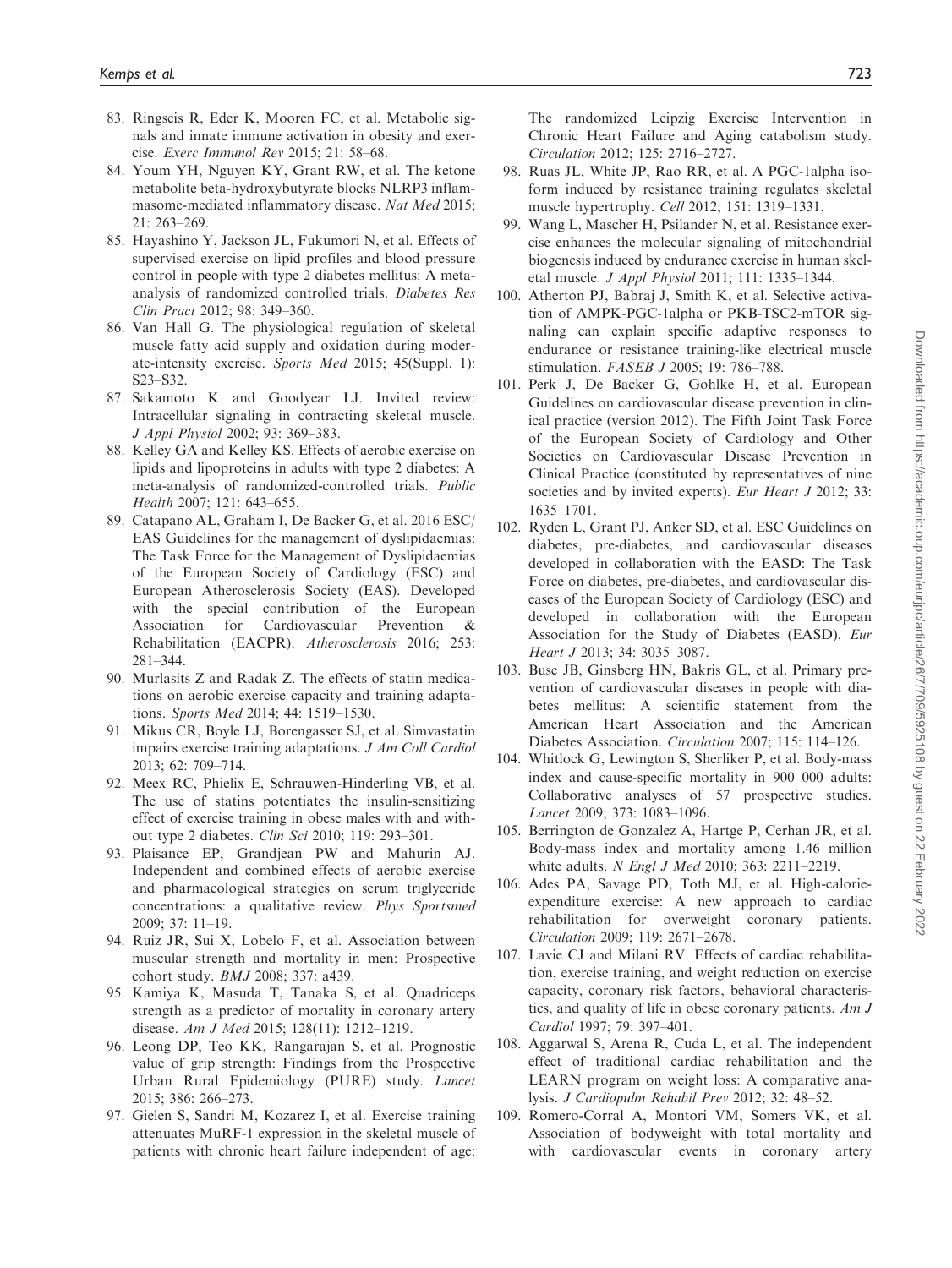disease: A systematic review of cohort studies. Lancet 2006; 368: 666–678.

- 110. Khalangot M, Tronko M, Kravchenko V, et al. Body mass index and the risk of total and cardiovascular mortality among patients with type 2 diabetes: A large prospective study in Ukraine. Heart 2009; 95: 454–460.
- 111. Logue J, Walker JJ, Leese G, et al. Association between BMI measured within a year after diagnosis of type 2 diabetes and mortality. Diabetes Care 2013; 36: 887–893.
- 112. Tobias DK, Pan A, Jackson CL, et al. Body-mass index and mortality among adults with incident type 2 diabetes. N Engl J Med 2014; 370: 233–244.
- 113. Carnethon MR, De Chavez PJ, Biggs ML, et al. Association of weight status with mortality in adults with incident diabetes. JAMA 2012; 308: 581–590.
- 114. McEwen LN, Karter AJ, Waitzfelder BE, et al. Predictors of mortality over 8 years in type 2 diabetic patients: Translating Research Into Action for Diabetes (TRIAD). Diabetes Care 2012; 35: 1301–1309.
- 115. Doehner W, Erdmann E, Cairns R, et al. Inverse relation of body weight and weight change with mortality and morbidity in patients with type 2 diabetes and cardiovascular co-morbidity: An analysis of the PROactive study population. Int J Cardiol 2012; 162: 20–26.
- 116. Mons U, Hahmann H and Brenner H. A reverse J-shaped association of leisure time physical activity with prognosis in patients with stable coronary heart disease: Evidence from a large cohort with repeated measurements. Heart 2014; 100: 1043–1049.
- 117. McAuley PA, Artero EG, Sui X, et al. The obesity paradox, cardiorespiratory fitness, and coronary heart disease. Mayo Clin Proc 2012; 87: 443–451.
- 118. Goel K, Thomas RJ, Squires RW, et al. Combined effect of cardiorespiratory fitness and adiposity on mortality in patients with coronary artery disease. Am Heart J 2011; 161: 590–597.
- 119. Espeland MA, Rejeski WJ, West DS, et al. Intensive weight loss intervention in older individuals: results from the Action for Health in Diabetes Type 2 diabetes mellitus trial. J Am Geriatr Soc 2013; 61: 912–922.
- 120. Cepeda-Valery B, Pressman GS, Figueredo VM, et al. Impact of obesity on total and cardiovascular mortality – fat or fiction? Nat Reviews Cardiol 2011; 8: 233–237.
- 121. Gielen S and Sandri M. The obesity paradox A scientific artifact? Int J Cardiol 2013; 162: 140–142.
- 122. Kokkinos P, Myers J, Faselis C, et al. BMI-mortality paradox and fitness in African American and Caucasian men with type 2 diabetes. Diabetes Care 2012; 35: 1021–1027.
- 123. Won KB, Hur SH, Cho YK, et al. Comparison of 2-year mortality according to obesity in stabilized patients with type 2 diabetes mellitus after acute myocardial infarction: Results from the DIAMOND prospective cohort registry. Cardiovasc Diabetol 2015; 14: 141.
- 124. Murphy RA, Reinders I, Garcia ME, et al. Adipose tissue, muscle, and function: Potential mediators of associations between body weight and mortality in older adults with type 2 diabetes. Diabetes Care 2014; 37: 3213–3219.
- 125. Maillard F, Rousset S, Pereira B, et al. High-intensity interval training reduces abdominal fat mass in postmenopausal women with type 2 diabetes. Diabetes Metabol 2016; 42: 433–441.
- 126. Sowers JR, Epstein M and Frohlich ED. Diabetes, hypertension, and cardiovascular disease: An update. Hypertension 2001; 37: 1053–1059.
- 127. Lastra G, Syed S, Kurukulasuriya LR, et al. Type 2 diabetes mellitus and hypertension: An update. Endocrinol Metab Clin North Am 2014; 43: 103–122.
- 128. Bayliss G, Weinrauch LA and D'Elia JA. Resistant hypertension in diabetes mellitus. Curr Diabetes Rep 2014; 14: 516.
- 129. Vinik AI and Ziegler D. Diabetic cardiovascular autonomic neuropathy. Circulation 2007; 115: 387–397.
- 130. Serhiyenko VA and Serhiyenko AA. Diabetic cardiac autonomic neuropathy: Do we have any treatment perspectives? World J Diabetes 2015; 6: 245–258.
- 131. Hage FG and Iskandrian AE. Cardiac autonomic denervation in diabetes mellitus. Circ Cardiovasc Imaging 2011; 4: 79–81.
- 132. Kudat H, Akkaya V, Sozen AB, et al. Heart rate variability in diabetes patients. J Int Med Res 2006; 34: 291–296.
- 133. Schroeder EB, Chambless LE, Liao D, et al. Diabetes, glucose, insulin, and heart rate variability: The Atherosclerosis Risk in Communities (ARIC) study. Diabetes Care 2005; 28: 668–674.
- 134. Yu TY, Jee JH, Bae JC, et al. Delayed heart rate recovery after exercise as a risk factor of incident type 2 diabetes mellitus after adjusting for glycometabolic parameters in men. Int J Cardiol 2016; 221: 17–22.
- 135. Sydo N, Sydo T, Merkely B, et al. Impaired heart rate response to exercise in diabetes and its long-term significance. Mayo Clin Proc 2016; 91: 157–165.
- 136. De Feo P and Schwarz P. Is physical exercise a core therapeutical element for most patients with type 2 diabetes? Diabetes Care 2013; 36(Suppl. 2): S149–S154.
- 137. Stephens NA and Sparks LM. Resistance to the beneficial effects of exercise in type 2 diabetes: Are some individuals programmed to fail? J Clin Endocrinol Metab 2015; 100: 43–52.
- 138. Bouchard C, Blair SN, Church TS, et al. Adverse metabolic response to regular exercise: Is it a rare or common occurrence? PLoS One 2012; 7: e37887.
- 139. Bouchard C, Rankinen T and Timmons JA. Genomics and genetics in the biology of adaptation to exercise. Compr Physiol 2011; 1: 1603–1648.
- 140. Bajpeyi S, Tanner CJ, Slentz CA, et al. Effect of exercise intensity and volume on persistence of insulin sensitivity during training cessation. J Appl Physiol 2009; 106: 1079–1085.
- 141. Sparks LM, Johannsen NM, Church TS, et al. Nine months of combined training improves ex vivo skeletal muscle metabolism in individuals with type 2 diabetes. J Clin Endocrinol Metab 2013; 98: 1694–1702.
- 142. Armstrong MJ, Martin BJ, Arena R, et al. Patients with diabetes in cardiac rehabilitation: Attendance and exercise capacity. Med Sci Sports Exerc 2014; 46: 845–850.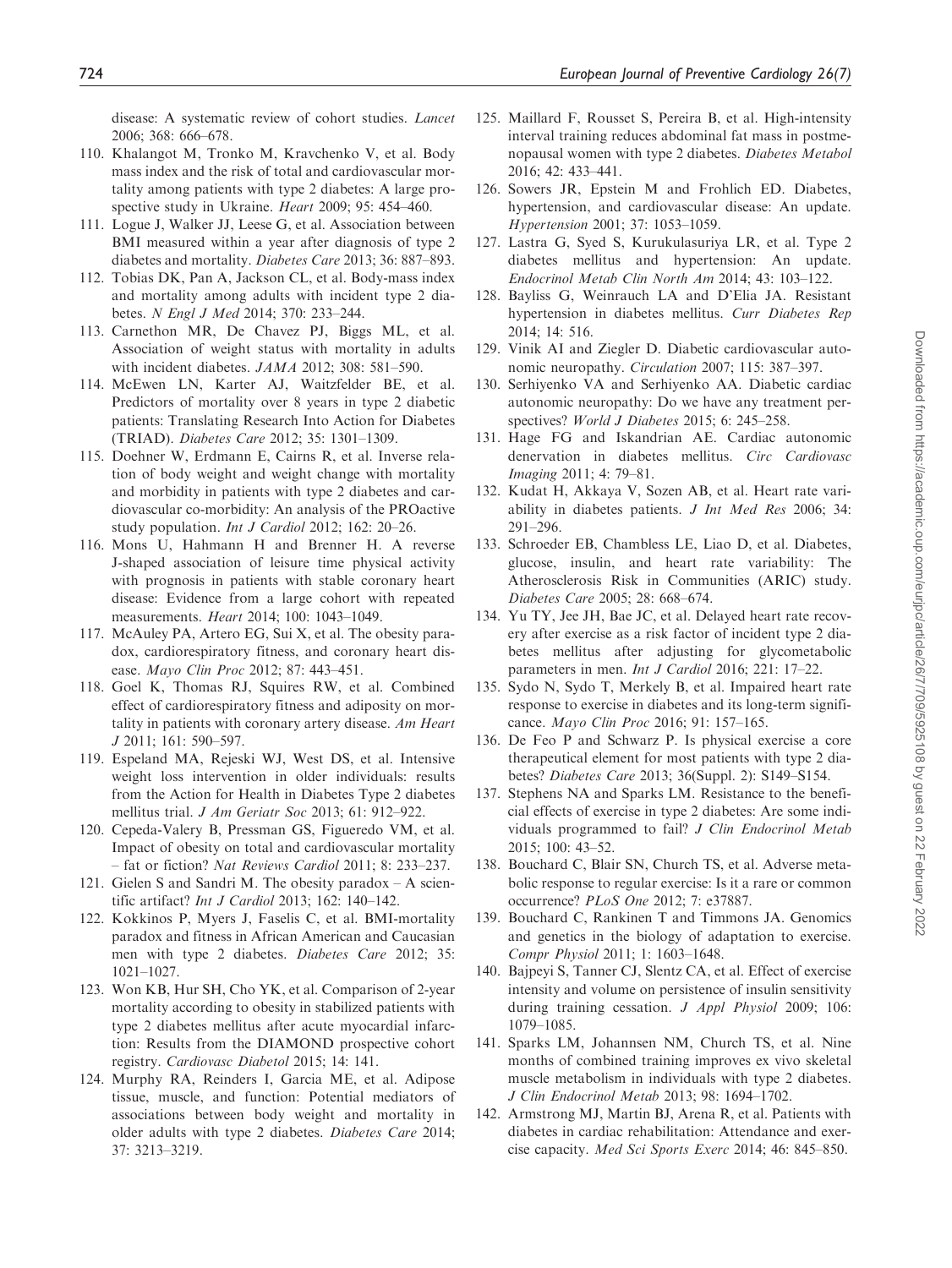- 143. O'Hagan C, de Vito G and Boreham CA. Exercise prescription in the treatment of type 2 diabetes mellitus: Current practices, existing guidelines and future directions. Sports Med 2013; 43: 39–49.
- 144. Hansen D, Peeters S, Zwaenepoel B, et al. Exercise assessment and prescription in patients with type 2 diabetes in the private and home care setting: Clinical recommendations from AXXON (Belgian Physical Therapy Association). Phys Ther 2013; 93: 597–610.
- 145. Marwick TH, Hordern MD, Miller T, et al. Exercise training for type 2 diabetes mellitus: Impact on cardiovascular risk: A scientific statement from the American Heart Association. Circulation 2009; 119: 3244–3262.
- 146. Colberg SR, Sigal RJ, Fernhall B, et al. Exercise and type 2 diabetes: The American College of Sports Medicine and the American Diabetes Association: Joint position statement. Diabetes Care 2010; 33: e147–e167.
- 147. Belardinelli R, Lacalaprice F, Tiano L, et al. Cardiopulmonary exercise testing is more accurate than ECG-stress testing in diagnosing myocardial ischemia in subjects with chest pain. Int J Cardiol 2014; 174: 337–342.
- 148. Smith-Ryan AE, Trexler ET, Wingfield HL, et al. Effects of high-intensity interval training on cardiometabolic risk factors in overweight/obese women. J Sports Sci 2016; 34(21): 2038–2046.
- 149. Lanzi S, Codecasa F, Cornacchia M, et al. Short-term HIIT and fat max training increase aerobic and metabolic fitness in men with class II and III obesity. Obesity 2015; 23: 1987–1994.
- 150. Balducci S, Zanuso S, Nicolucci A, et al. Effect of an intensive exercise intervention strategy on modifiable cardiovascular risk factors in subjects with type 2 diabetes mellitus: A randomized controlled trial: The Italian Diabetes and Exercise Study (IDES). Arch Intern Med 2010; 170: 1794–1803.
- 151. Weston KS, Wisloff U and Coombes JS. High-intensity interval training in patients with lifestyle-induced cardiometabolic disease: A systematic review and meta-analysis. Br J Sports Med 2014; 48: 1227–1234.
- 152. Bartlett JD, Close GL, MacLaren DP, et al. High-intensity interval running is perceived to be more enjoyable than moderate-intensity continuous exercise: Implications for exercise adherence. J Sports Sci 2011; 29: 547–553.
- 153. Gillen JB, Little JP, Punthakee Z, et al. Acute highintensity interval exercise reduces the postprandial glucose response and prevalence of hyperglycaemia in patients with type 2 diabetes. Diabetes Obes Metab 2012; 14: 575–577.
- 154. Little JP, Gillen JB, Percival ME, et al. Low-volume high-intensity interval training reduces hyperglycemia and increases muscle mitochondrial capacity in patients with type 2 diabetes. *J Appl Physiol* 2011; 111: 1554–1560.
- 155. Karstoft K, Winding K, Knudsen SH, et al. Mechanisms behind the superior effects of interval vs continuous training on glycaemic control in individuals

with type 2 diabetes: A randomised controlled trial. Diabetologia 2014; 57: 2081–2093.

- 156. Hollekim-Strand SM, Bjorgaas MR, Albrektsen G, et al. High-intensity interval exercise effectively improves cardiac function in patients with type 2 diabetes mellitus and diastolic dysfunction: A randomized controlled trial. J Am Coll Cardiol 2014; 64: 1758–1760.
- 157. Cassidy S, Thoma C, Hallsworth K, et al. High intensity intermittent exercise improves cardiac structure and function and reduces liver fat in patients with type 2 diabetes: A randomised controlled trial. Diabetologia 2016; 59: 56–66.
- 158. Robinson E, Durrer C, Simtchouk S, et al. Short-term high-intensity interval and moderate-intensity continuous training reduce leukocyte TLR4 in inactive adults at elevated risk of type 2 diabetes. J Appl Physiol 2015; 119: 508–516.
- 159. Duvivier BM, Schaper NC, Hesselink MK, et al. Breaking sitting with light activities vs structured exercise: A randomised crossover study demonstrating benefits for glycaemic control and insulin sensitivity in type 2 diabetes. Diabetologia 2017; 60: 490–498.
- 160. Dempsey PC, Blankenship JM, Larsen RN, et al. Interrupting prolonged sitting in type 2 diabetes: Nocturnal persistence of improved glycaemic control. Diabetologia 2017; 60: 499–507.
- 161. Henson J, Davies MJ, Bodicoat DH, et al. Breaking up prolonged sitting with standing or walking attenuates the postprandial metabolic response in postmenopausal women: a randomized acute study. Diabetes Care 2016; 39: 130–138.
- 162. Pan B, Ge L, Xun YQ, et al. Exercise training modalities in patients with type 2 diabetes mellitus: A systematic review and network meta-analysis. Int J Behav Nutr Phys Act 2018; 15: 72.
- 163. Egger A, Niederseer D, Diem G, et al. Different types of resistance training in type 2 diabetes mellitus: Effects on glycaemic control, muscle mass and strength. Eur J Prev Cardiol 2013; 20: 1051–1060.
- 164. Riebe D, Franklin BA, Thompson PD, et al. Updating ACSM's recommendations for exercise preparticipation health screening. Med Sci Sports Exerc 2015; 47: 2473–2479.
- 165. Huikuri HV and Stein PK. Heart rate variability in risk stratification of cardiac patients. Progr Cardiovasc Dis 2013; 56: 153–159.
- 166. Perlmuter LC, Sarda G, Casavant V, et al. A review of the etiology, associated comorbidities, and treatment of orthostatic hypotension. Am J Ther 2013; 20: 279–291.
- 167. Vinik AI, Erbas T and Casellini CM. Diabetic cardiac autonomic neuropathy, inflammation and cardiovascular disease. J Diabetes Invest 2013; 4: 4–18.
- 168. Naschitz JE and Rosner I. Orthostatic hypotension: Framework of the syndrome. Postgrad Med J 2007; 83: 568–574.
- 169. Shibao C and Biaggioni I. Orthostatic hypotension and cardiovascular risk. Hypertension 2010; 56: 1042–1044.
- 170. Sigal RJ, Kenny GP, Wasserman DH, et al. Physical activity/exercise and type 2 diabetes: A consensus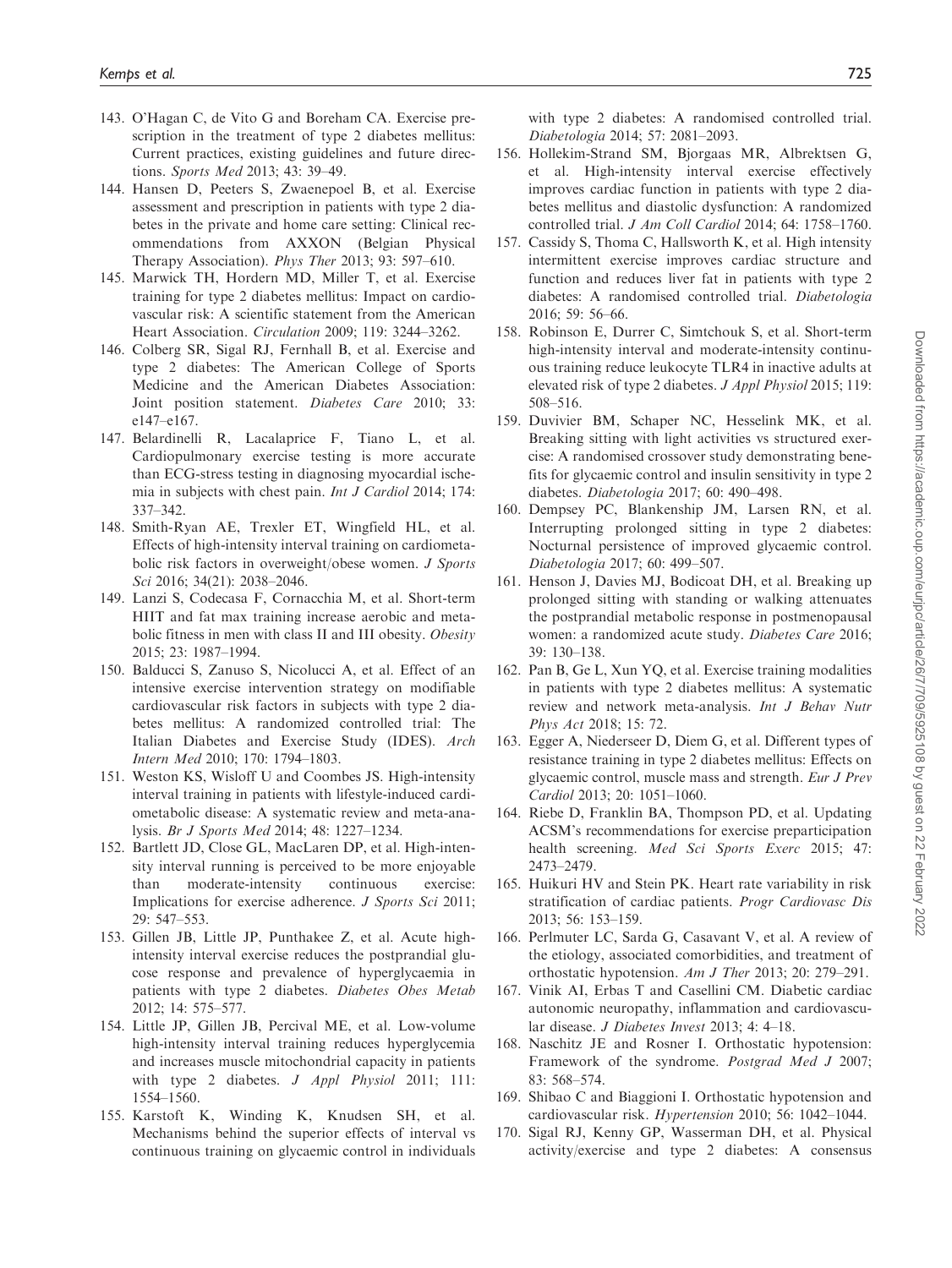statement from the American Diabetes Association. Diabetes Care 2006; 29: 1433–1438.

- 171. Colberg SR and Vinik AI. Exercising with peripheral or autonomic neuropathy: What health care providers and diabetic patients need to know. Phys Sportsmed 2014; 42: 15–23.
- 172. Valensi P, Lorgis L and Cottin Y. Prevalence, incidence, predictive factors and prognosis of silent myocardial infarction: A review of the literature. Arch Cardiovasc Dis 2011; 104: 178–188.
- 173. Pina IL, Apstein CS, Balady GJ, et al. Exercise and heart failure: A statement from the American Heart Association Committee on exercise, rehabilitation, and prevention. Circulation 2003; 107: 1210–1225.
- 174. Wackers FJ, Young LH, Inzucchi SE, et al. Detection of silent myocardial ischemia in asymptomatic diabetic subjects: The DIAD study. Diabetes Care 2004; 27: 1954–1961.
- 175. American Diabetes Association. Physical activity/exercise and diabetes. Diabetes Care 2004; 27(Suppl. 1): S58–S62.
- 176. Balkau B, Jouven X, Ducimetiere P, et al. Diabetes as a risk factor for sudden death. Lancet 1999; 354: 1968–1969.
- 177. Kannel WB, Wilson PW, D'Agostino RB, et al. Sudden coronary death in women. Am Heart J 1998; 136: 205–212.
- 178. Colberg SR and Sigal RJ. Prescribing exercise for individuals with type 2 diabetes: Recommendations and precautions. Phys Sportsmed 2011; 39: 13–26.
- 179. Zipes DP, Camm AJ, Borggrefe M, et al. ACC/AHA/ ESC 2006 Guidelines for management of patients with ventricular arrhythmias and the prevention of sudden cardiac death: A report of the American College of Cardiology/American Heart Association Task Force and the European Society of Cardiology Committee for Practice Guidelines (writing committee to develop Guidelines for management of patients with ventricular arrhythmias and the prevention of sudden cardiac death): Developed in collaboration with the European Heart Rhythm Association and the Heart Rhythm Society. Circulation 2006; 114: e385–e484.
- 180. Csepe TA, Kalyanasundaram A, Hansen BJ, et al. Fibrosis: A structural modulator of sinoatrial node physiology and dysfunction. Front Physiol 2015; 6: 37.
- 181. Kannel WB. Framingham study insights on diabetes and cardiovascular disease. Clin Chem 2011; 57: 338–339.
- 182. Boudina S and Abel ED. Diabetic cardiomyopathy revisited. Circulation 2007; 115: 3213–3223.
- 183. Pappachan JM, Varughese GI, Sriraman R, et al. Diabetic cardiomyopathy: Pathophysiology, diagnostic evaluation and management. World J Diabetes 2013; 4: 177–189.
- 184. Grewal J, McCully RB, Kane GC, et al. Left ventricular function and exercise capacity. JAMA 2009; 301: 286–294.
- 185. Cotrim C, Joao I, Fazendas P, et al. Clinical applications of exercise stress echocardiography in the treadmill with upright evaluation during and after exercise. Cardiovasc Ultrasound 2013; 11: 26.
- 186. Asrar Ul Haq M, Wong C, Levinger I, et al. Effect of exercise training on left ventricular remodeling in diabetic patients with diastolic dysfunction: Rationale and design. Clin Med Insights Cardiol 2014; 8: 23–28.
- 187. Jude EB, Eleftheriadou I and Tentolouris N. Peripheral arterial disease in diabetes – a review. Diabet Med 2010; 27: 4–14.
- 188. Shah AD, Langenberg C, Rapsomaniki E, et al. Type 2 diabetes and incidence of cardiovascular diseases: A cohort study in 1.9 million people. Lancet Diabetes Endocrinol 2015; 3: 105–113.
- 189. Aboyans V, Criqui MH, Abraham P, et al. Measurement and interpretation of the ankle-brachial index: A scientific statement from the American Heart Association. Circulation 2012; 126: 2890–2909.
- 190. Mancia G, Fagard R, Narkiewicz K, et al. 2013 ESH/ ESC guidelines for the management of arterial hypertension: The Task Force for the Management of Arterial Hypertension of the European Society of Hypertension (ESH) and of the European Society of Cardiology (ESC). Eur Heart J 2013; 34: 2159–2219.
- 191. Whelton PK, Carey RM, Aronow WS, et al. 2017 ACC/ AHA/AAPA/ABC/ACPM/AGS/APhA/ASH/ASPC/ NMA/PCNA Guideline for the prevention, detection, evaluation, and management of high blood pressure in adults: A report of the American College of Cardiology/American Heart Association Task Force on Clinical Practice Guidelines. Circulation 2018; 138: e484–e594.
- 192. Chrysohoou C, Skoumas J, Georgiopoulos G, et al. Exercise capacity and haemodynamic response among 12,327 individuals with cardio-metabolic risk factors undergoing treadmill exercise. Eur J Prev Cardiol 2017; 24: 1627–1636.
- 193. Hemmingsen B, Lund SS, Gluud C, et al. Intensive glycaemic control for patients with type 2 diabetes: Systematic review with meta-analysis and trial sequential analysis of randomised clinical trials. BMJ 2011; 343: d6898.
- 194. Goto A, Arah OA, Goto M, et al. Severe hypoglycaemia and cardiovascular disease: Systematic review and metaanalysis with bias analysis. BMJ 2013; 347: f4533.
- 195. Chow E, Bernjak A, Williams S, et al. Risk of cardiac arrhythmias during hypoglycemia in patients with type 2 diabetes and cardiovascular risk. Diabetes 2014; 63: 1738–1747.
- 196. Investigators OT, Mellbin LG, Ryden L, et al. Does hypoglycaemia increase the risk of cardiovascular events? A report from the ORIGIN trial. Eur Heart J 2013; 34: 3137–3144.
- 197. Frier BM, Schernthaner G and Heller SR. Hypoglycemia and cardiovascular risks. Diabetes Care 2011; 34(Suppl. 2): S132–S137.